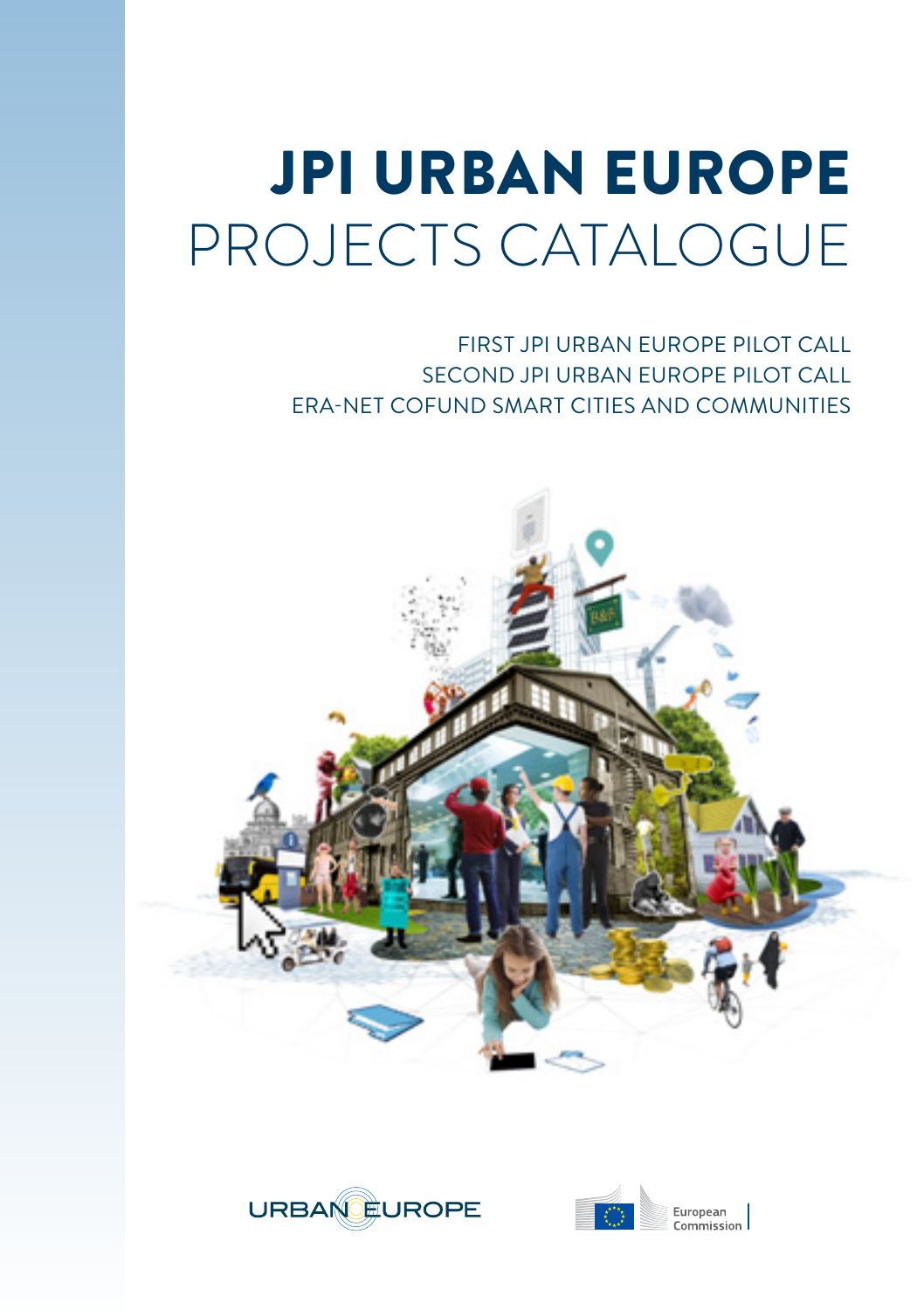This project has received funding from the European Union's Seventh Framework Programme for research, technological development and demonstration under grant agreement no 618994.

Published by JPI Urban Europe. Printed in Stockholm in 2016.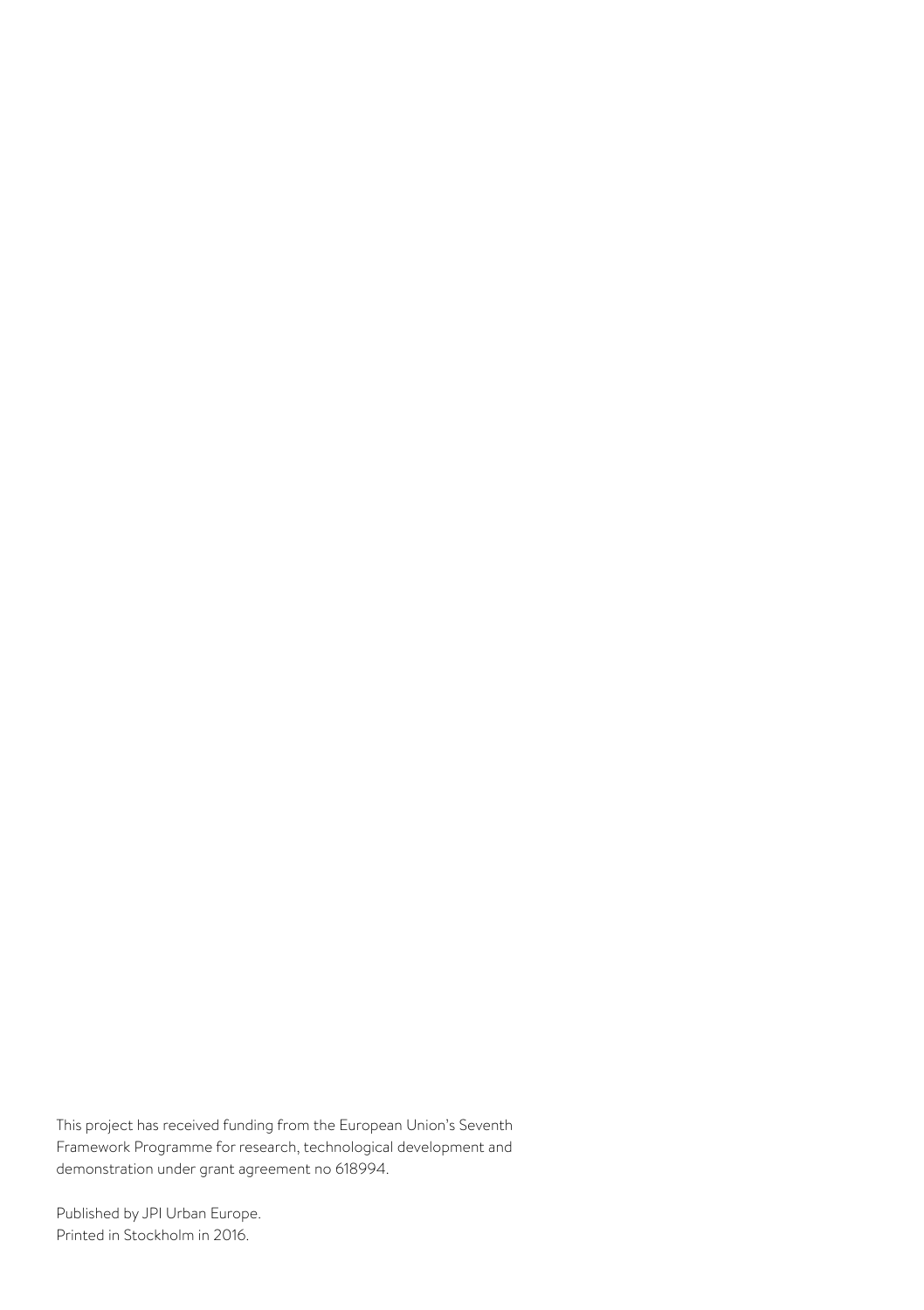# PRESENTING THE JPI URBAN EUROPE PROJECTS

The purpose of the Joint Programming Initiative Urban Europe is to serve as a hub for urban research and innovation in Europe. The programme aims to enable researchers and urban stakeholders from the business world, the public sector and civil society to join forces with other stakeholders across national borders to participate in joint research and innovation activities and transnational knowledge exchange. Since its inception in 2010, JPI Urban Europe has issued three joint calls, opened a fourth, and so far generated a total of 37 projects funded by 23 funding agencies in 15 countries. The purpose of this Projects Catalogue is to provide an overview of these research projects.



# **CONTENTS**

| <b>JPI Urban Europe</b>                             | 4  |  |  |
|-----------------------------------------------------|----|--|--|
| The Strategic Research and Innovation Agenda (SRIA) |    |  |  |
| <b>JPI Urban Europe Calls</b>                       | 5  |  |  |
| <b>Call Details</b>                                 | 6  |  |  |
| <b>Call Topics Addressed</b>                        |    |  |  |
| <b>Programme Management</b>                         | 8  |  |  |
| <b>Thematic Project Categories</b>                  | 10 |  |  |
| Vibrancy in Changing Economies                      | 11 |  |  |
| <b>Welfare and Finance</b>                          | 15 |  |  |
| <b>Environmental Sustainability and Resilience</b>  | 19 |  |  |
| <b>Accessibility and Connectivity</b>               | 25 |  |  |
| Urban Governance and Participation                  | 31 |  |  |
| <b>Projects Sorted by Calls</b>                     | 37 |  |  |

**Contact Us 38**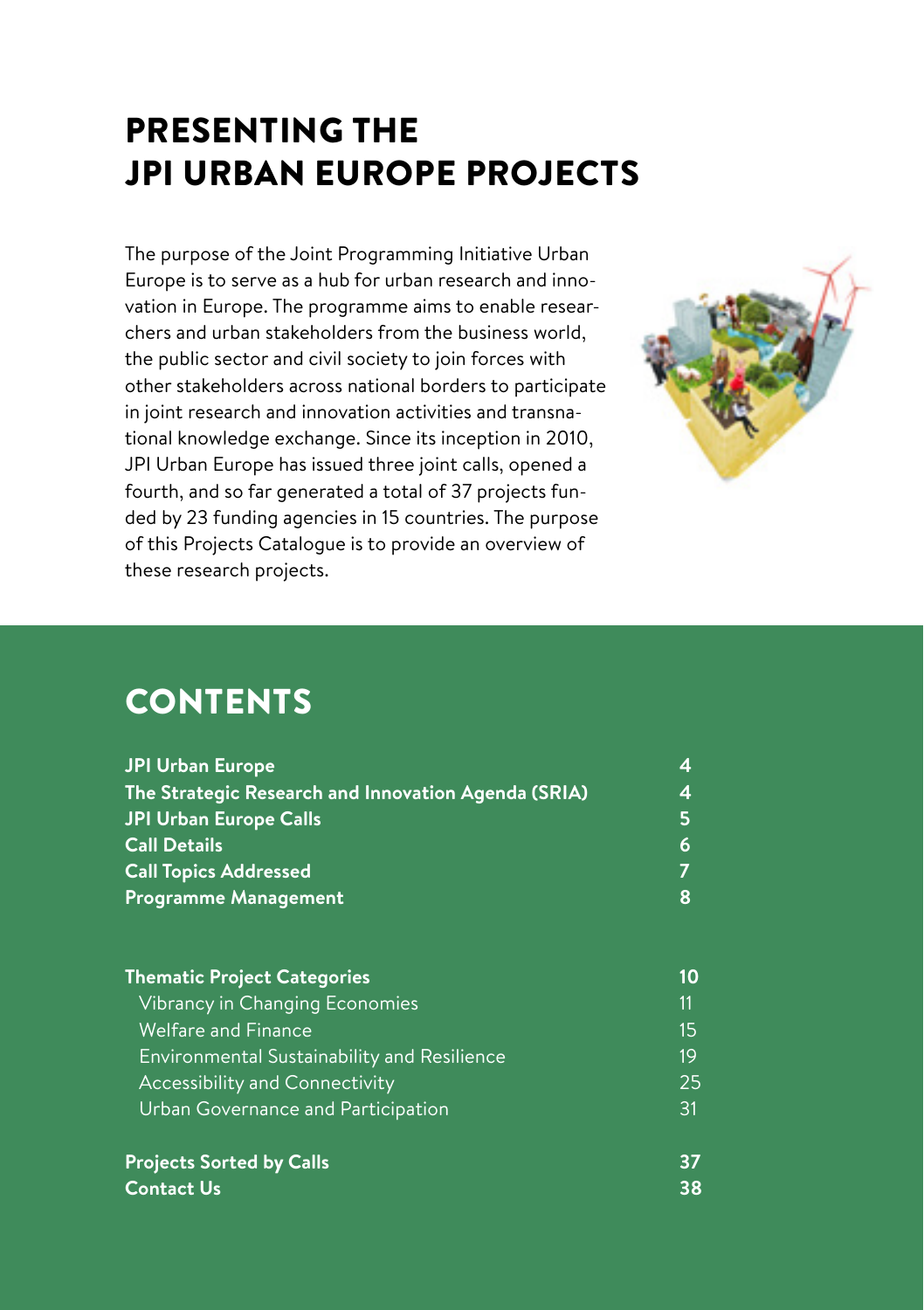# JPI URBAN EUROPE

The Joint Programming Initiative Urban Europe is a Member State-led initiative that co-ordinates the urban-related research programmes of the participating countries in order to benefit from the synergies between national and European research programmes.

The aim of JPI Urban Europe is to foster the research, development, and implementation of attractive, sustainable and economically viable urban areas in which European citizens, communities and their surroundings can flourish.

#### **The research funded by the JPI Urban Europe focuses on how to:**

- transform urban areas into centres of innovation and technology,
- ensure social cohesion and integration,
- reduce ecological footprints and enhance climate neutrality, and
- exploit technological solutions to achieve efficient and sustainable urban systems and networks (mobility, energy, water, ICT, etc.)

# THE STRATEGIC RESEARCH AND INNOVATION AGENDA

Launched in September 2015, the Strategic Research and Innovation Agenda (SRIA) describes the long-term strategy and programme for JPI Urban Europe from 2015-2020. It includes priorities, actions, instruments, resources and an implementation timeline.

The research and innovation agenda defines urban research priorities for transnational co-operation. It aims to lay the groundwork for a new paradigm in research, technological development and innovation that embraces the complexity of the grand challenge of urbanization and bridges the innovation space from strategic research to implementation. The SRIA comprises five thematic priorities, which contribute to the development of essential urban transition pathways:

- Vibrant Urban Economies
- Welfare and Finance
- Urban Environmental Sustainability and Resilience
- Accessibility and Connectivity
- Urban Governance and Participation

# JPI URBAN EUROPE CALLS

Since its inception in 2010, JPI Urban Europe has prepared and processed three joint calls, Pilot Calls I and II, and ERA-NET Cofund Smart Cities and Communities. A fourth call, ERA-NET Cofund Smart Urban Futures, opened in December 2015. The projects presented in this Projects Catalogue all derive from the first three calls.

In the first three calls, a total of 23 funding agencies have so far jointly financed 37 research projects with a total budget of MEUR 41.7, including MEUR 5.5 in top-up funding from the European Commission. In the first two pilot calls only national funding from the participating funding agencies was made available, whereas the third and fourth calls are ERA-NET Cofund calls, which means that additional funding from the European Commission and the Horizon 2020 framework was made available available on top of the national funding.

Although the detailed requirements of the calls have changed on a general level, all JPI UE calls are open to researchers, practitioners, innovators, cities, municipalities, consumers, companies, NGOs, research institutions and other stakeholders dedicated to the development of European urban areas. Project consortia should consist of at least three eligible applicants from at least three participating countries, and partners from third countries are welcome to join a consortium but will need funding from alternative sources.

#### **Improving the Call Instruments**

JPI Urban Europe has established procedures for structured feedback of the lessons learned from experiences during previous calls when establishing procedures for upcoming calls. As is the case with the other activities in JPI Urban Europe, operating the calls is an exploratory process based on continuous efforts to feed in best practices from all participating national funding agencies and step-by-step to establish formats and procedures that match particular JPI Urban Europe aims and contexts, i.e. to support transnational, transdisciplinary, integrated research projects and to encourage experimental approaches.

Achieving a balance between strategic, curiosity-driven research projects on the one hand and challenge-driven innovation-oriented projects on the other is a long-standing aim. Extending the time between call announcements and deadlines for proposals is yet another ambition, as this will allow all parties sufficient time to find partners and form consortia across national borders, as well as reducing the administrative burden on the applicants.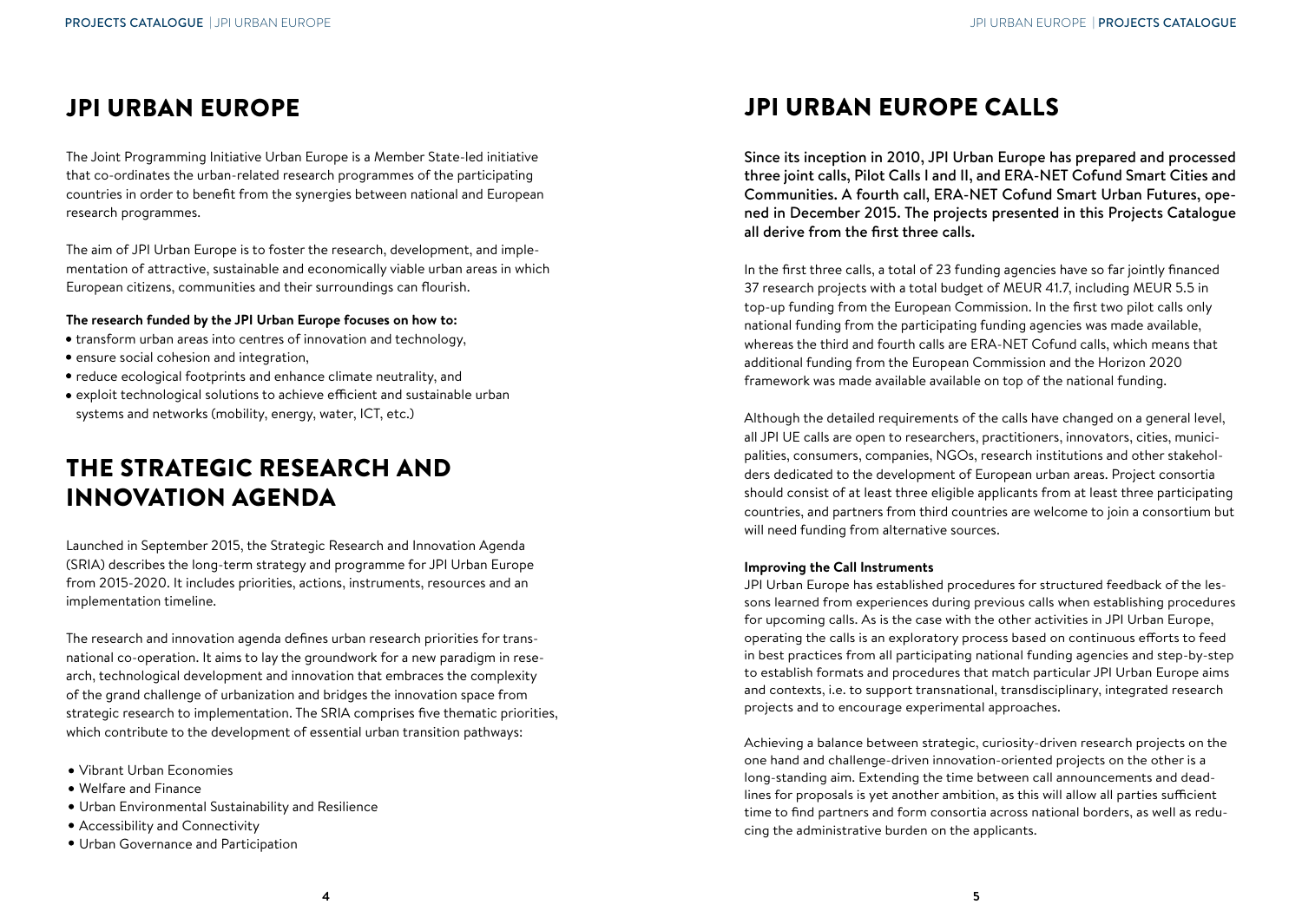# CALL DETAILS

#### **The First JPI Urban Europe Pilot Call**

The First JPI Urban Europe Pilot Call opened in June 2012 with a deadline for proposals two months later in September. The call was a one-phase call only. A total of 56 proposals were submitted, of which 10 were selected at a total budget of MEUR 9.8. The topics of the first call were: Urban Diversity and Social Cohesion; Urban Systems and Networks; Governance of Complex Urban Systems.

#### **The Second JPI Urban Europe Pilot Call**

The second pilot call was a two-stage call. The call opened in June 2013, with a deadline for pre-proposals in September and a deadline for full proposals in January 2014. A total of 145 pre-proposals were submitted. As was the case in Call 1, 10 proposals were selected with a total budget of MEUR 10.6. The topics of the second call were: Governance of Urban Complexity; Urban Vulnerability, Adaptability, and Resilience.

#### **ERA-NET Cofund Smart Cities and Communities (ENSCC)**

The third call, ERA-NET Cofund Smart Cities and Communities (ENSCC), took place through a joint effort with the Smart Cities Member States Initiative supported by the European Commission under the Horizon 2020 programme. It was a two-stage call that opened in December 2014 with a deadline for pre-proposals in March 2015 and deadline for full proposals in September 2015. The call was pre-announced through several channels as early as September 2014 in order to allow more time to approach relevant consortia.

The call focused on innovation and implementation of integrated low-carbon energy and transport systems on an urban scale, with a mandatory demand to include innovation and implementation activities, which entailed higher entry barriers for potential project partners compared to the previous pilot calls. The call topics were: Smart Integrated Urban Energy and Transport Systems; Smart Tools and Services for Integrated Urban Energy and Transport Systems; Smart Data, Big Data; Smart Governance and Smart Citizens.

#### **ERA-NET Cofund Smart Urban Futures (ENSUF)**

The fourth call, ERA-NET Cofund Smart Urban Futures (ENSUF) is also a two-phase call supported by the European Commission. The call opened in December 2015 with a deadline for pre-proposals in March 2016 and deadline for full proposals in September 2016. The call focuses on three topics: Concepts and Strategies for Smart Urban Transformation, Growth and Shrinkage; New Dynamics of Public Services; Inclusive, Vibrant and Accessible Urban Communities.

# CALL TOPICS ADDRESSED

The table below shows the call topics in the three first calls and which topics were addressed by projects funded by each funding agency. The funding agencies did not impose any restrictions on which topic(s) could be funded, i.e. the distribution of funding amongst the call topics is due to other factors.

|               |                       | Call I                                 |                            |                                        | Call II                           |                                                     | <b>ENSCC</b>                                           |                                                                               |                      |                                        |
|---------------|-----------------------|----------------------------------------|----------------------------|----------------------------------------|-----------------------------------|-----------------------------------------------------|--------------------------------------------------------|-------------------------------------------------------------------------------|----------------------|----------------------------------------|
|               |                       | Urban Diversity and<br>Social Cohesion | Urban Systems and Networks | Governance of Complex<br>Urban Systems | Governance of Urban<br>Complexity | Adaptability and Resilience<br>Urban Vulnerability, | Energy and Transport Systems<br>Smart Integrated Urban | Smart Tools and Services for Integrated<br>Urban Energy and Transport Systems | Smart Data, Big Data | Smart Governance and<br>Smart Citizens |
| Country       | <b>Funding Agency</b> |                                        |                            |                                        |                                   |                                                     |                                                        |                                                                               |                      |                                        |
| Austria       | FFG                   | ●                                      | ●                          | $\bullet$                              | $\bullet$                         | 0                                                   |                                                        | $\bullet$                                                                     |                      | ●                                      |
| Belgium       | <b>FWO</b>            |                                        |                            |                                        | Α                                 | ●                                                   |                                                        |                                                                               |                      |                                        |
|               | DGO6                  |                                        |                            |                                        | D                                 |                                                     |                                                        |                                                                               |                      |                                        |
|               | <b>FNRS</b>           |                                        |                            |                                        | n                                 |                                                     |                                                        |                                                                               |                      |                                        |
|               | Innoviris             |                                        |                            |                                        | D                                 |                                                     |                                                        | O                                                                             |                      |                                        |
|               | <b>IWT</b>            |                                        |                            |                                        | D                                 |                                                     |                                                        |                                                                               |                      |                                        |
|               | SPW                   |                                        |                            |                                        | Ô                                 |                                                     |                                                        |                                                                               |                      |                                        |
| Cyprus        | <b>RPF</b>            |                                        |                            |                                        | D                                 |                                                     |                                                        |                                                                               |                      |                                        |
| Denmark       | <b>DCSR</b>           | O                                      | O                          | 0                                      | $\bullet$                         | $\bullet$                                           |                                                        |                                                                               |                      |                                        |
| Finland       | <b>TEKES</b>          | ●                                      |                            | Ω                                      |                                   |                                                     |                                                        | Ο                                                                             |                      |                                        |
| Italy         | <b>MIUR</b>           |                                        |                            |                                        | o                                 |                                                     |                                                        |                                                                               |                      |                                        |
| Netherlands   | <b>NWO</b>            |                                        |                            |                                        | D                                 |                                                     |                                                        | r i                                                                           |                      |                                        |
|               | Dinalog               | O                                      |                            | O                                      |                                   |                                                     |                                                        |                                                                               |                      |                                        |
| Norway        | <b>RCN</b>            |                                        |                            |                                        | ●                                 | 0                                                   |                                                        | ●                                                                             |                      |                                        |
| Portugal      | FCT                   |                                        |                            |                                        |                                   |                                                     |                                                        |                                                                               |                      |                                        |
| Romania       | <b>UEFISCDI</b>       |                                        |                            |                                        |                                   |                                                     |                                                        |                                                                               |                      |                                        |
| Spain         | CDTI                  |                                        |                            |                                        |                                   |                                                     |                                                        |                                                                               |                      |                                        |
| Sweden        | Formas                | ●                                      | ●                          | Ο                                      | $\bullet$                         | 0                                                   |                                                        |                                                                               |                      |                                        |
|               | <b>SWEA</b>           |                                        |                            |                                        | $\bullet$                         |                                                     |                                                        |                                                                               |                      |                                        |
|               | Vinnova               |                                        |                            |                                        |                                   |                                                     |                                                        |                                                                               |                      |                                        |
| Switzerland   | <b>DETEC</b>          |                                        |                            |                                        |                                   |                                                     |                                                        |                                                                               | D                    | o                                      |
| <b>Turkey</b> | TÜBITAK               | ●                                      | O                          | $\bullet$                              | $\bullet$                         | O                                                   | $\bullet$                                              | $\bullet$                                                                     | $\bullet$            |                                        |
| UK            | <b>ESRC</b>           |                                        |                            |                                        |                                   |                                                     |                                                        |                                                                               |                      |                                        |
|               |                       |                                        |                            |                                        |                                   |                                                     |                                                        |                                                                               |                      |                                        |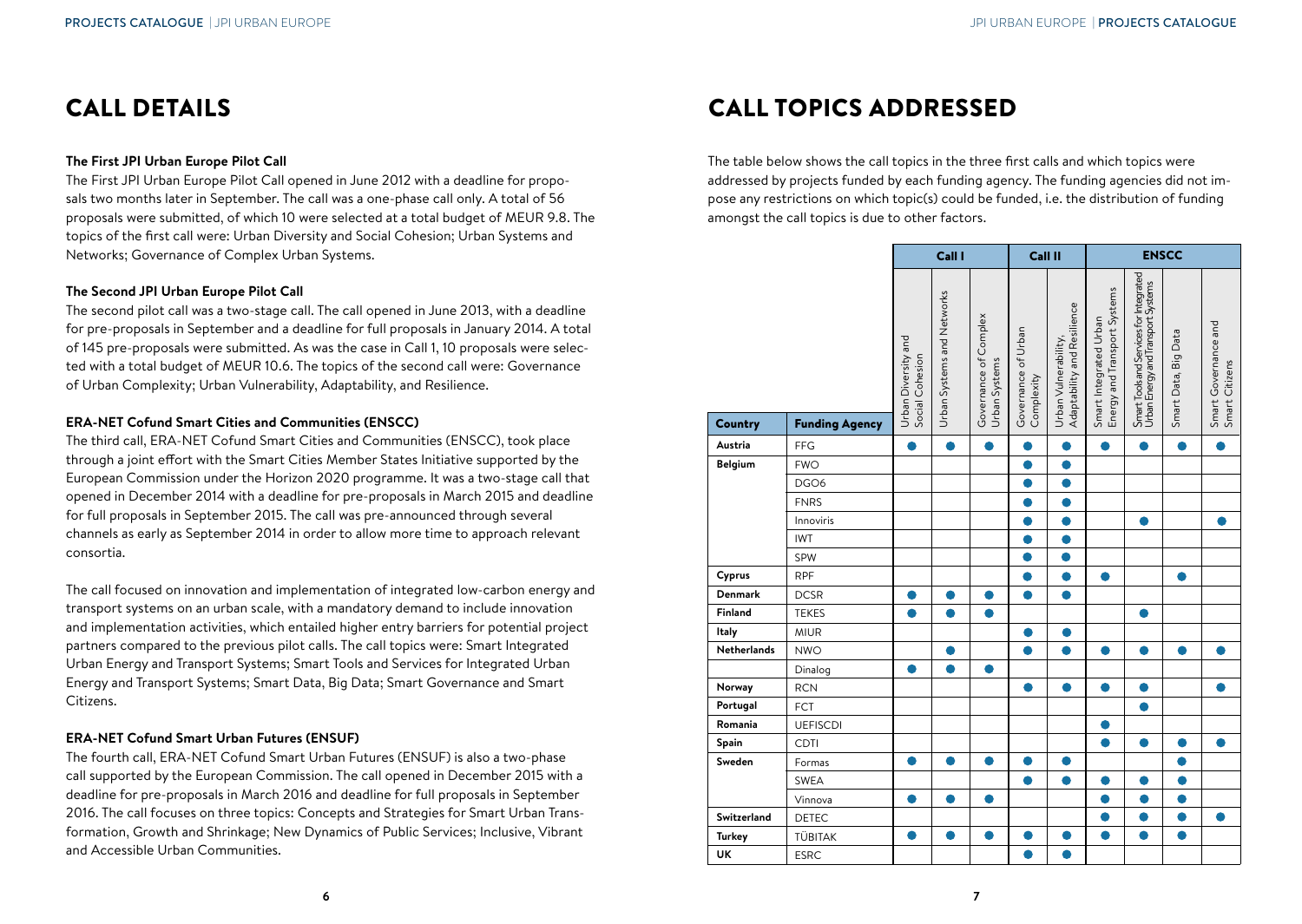# PROGRAMME MANAGEMENT

Through the joint calls, JPI Urban Europe continuously expands its portfolio of ongoing and completed research projects. In order to achieve the maximum value from the funded projects and exploit the results of other activities, JPI Urban Europe has initiated continuous and dedicated programme management.

As a result of the calls and other SRIA implementation activities, a growing number of people that are directly involved as project partners, in addition to potential stakeholders, will benefit from the results of the research and innovation activities in terms of the daily practices that they apply to transform their cities. Programme management will allow them to form a dedicated Urban Europe research and innovation community, provide support that enables the implementation of results, and establish thematic networks and synergies amongst projects and partners.

From a strategic perspective, programme management caters for the comprehensive management of the JPI Urban Europe portfolio by ensuring that future actions are underpinned by results from previous projects and by identifying barriers and the need for new approaches in funding and programming.

Annual meetings that gather all JPI Urban Europe projects for strategic discussions and knowledge exchange are important forums for achieving these aims.

#### **Communicating and Disseminating Results**

The JPI Urban Europe website is the hub of all communication in the programme. Information about calls, projects and events are available at the website. Social media and audiovisual communication are becoming an increasingly important means of reaching out to and communicating with a steadily growing community of stakeholders from research and academia, urban stakeholders from the business world, the public sector and civil society, and national agencies, as well as European institutions and organisations. When the projects that derived from the first calls are nearing completion and starting to present their results, it will create opportunities to group projects for joint activities geared towards identified target groups in this community.



#### **Clustering Projects**

One starting point for programme and portfolio management is to identify commonalities amongst the projects in the different calls that will enable cross-cutting analysis. All the projects in this catalogue have therefore been categorised on the basis of the five thematic priorities of the SRIA, whose aim is to guide the research and innovation priorities of JPI Urban Europe until 2020.

This clustering is provisionally based due to the fact that most of the research projects are broad in scope, i.e. they both connect and interrelate different thematic priorities rather than fitting neatly into one of the thematic categories. However, this initial overview will provide a first indication of where important contributions from ongoing projects can be expected and how networking and joint activities amongst the projects can be facilitated. The initial clustering in the catalogue will be followed by in-depth analysis across the thematic categories and calls that will identify potential knowledge gaps and prioritised themes for future calls.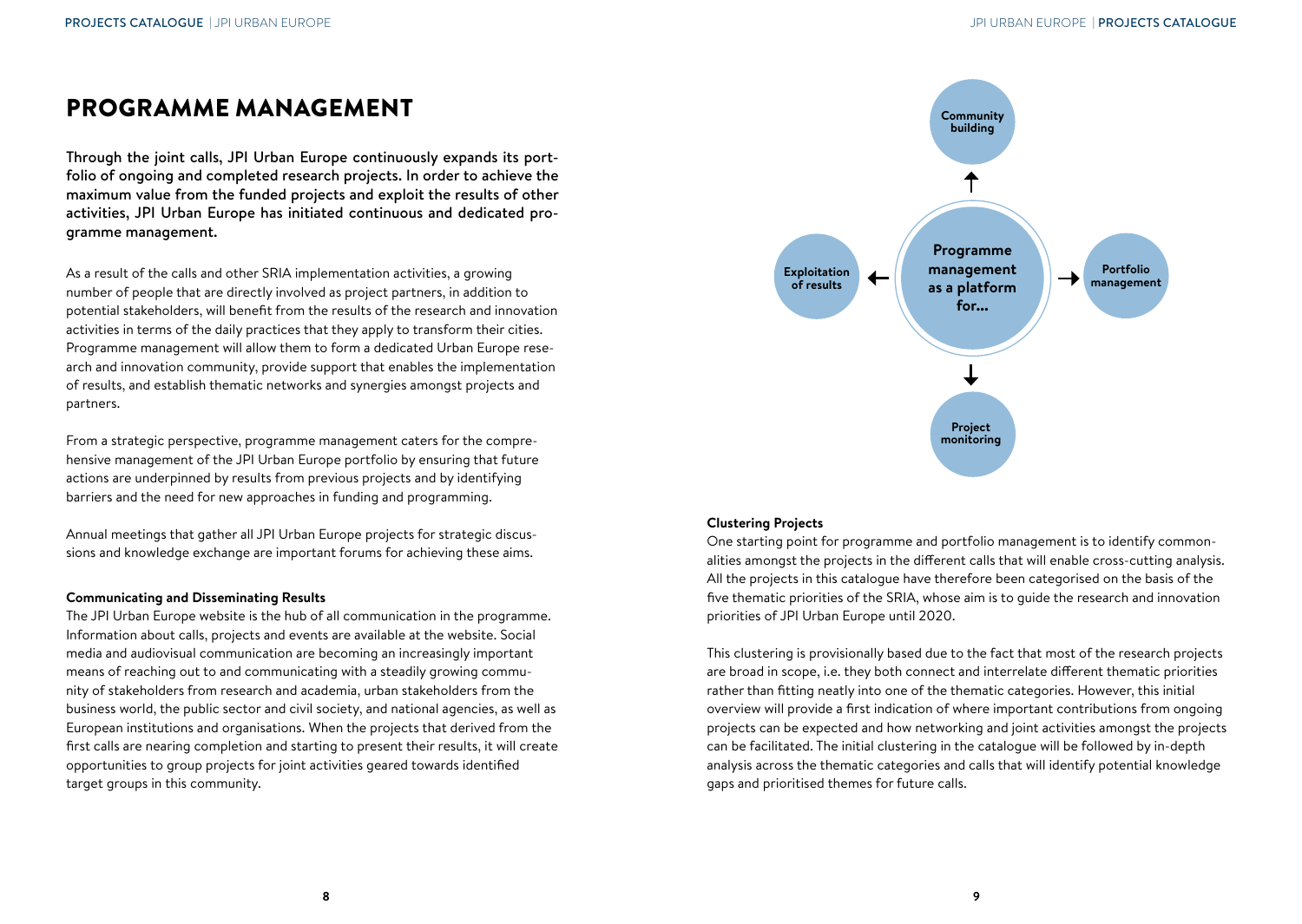# THEMATIC PROJECT CATEGORIES

#### **VIBRANCY IN CHANGING ECONOMIES**

| 12 |
|----|
| 12 |
| 13 |
| 14 |
| 14 |
|    |

#### **WELFARE AND FINANCE**

| SubUrbanLab                                   | 16 |
|-----------------------------------------------|----|
| SimsCity ValueCap                             | 16 |
| ResSear                                       | 17 |
| Interethnic Coexistence in European Cities 18 |    |

#### **ENVIRONMENTAL SUSTAINABILITY AND RESILIENCE**

| DESENT                   | 20 |
|--------------------------|----|
| CODALoop                 | 20 |
| <b>CIVIC</b>             | 21 |
| <b>BREATHE</b>           | 21 |
| <b>SURECITY</b>          | 22 |
| <b>Green Blue Cities</b> | 22 |
| play!UC                  | 23 |
| <b>PARENT</b>            | 23 |
| Smart Urban Isle         | 24 |
| <b>SPACERGY</b>          | 24 |
|                          |    |

#### **ACCESSIBILITY AND CONNECTIVITY**

| SmarterLabs       | 26 |
|-------------------|----|
| <b>IRENE</b>      | 27 |
| E4-share          | 27 |
| me2               | 28 |
| CONCOORD          | 28 |
| <b>IP-SUNTAN</b>  | 29 |
| Smart Commuting   | 30 |
| <b>TRANS-FORM</b> | 30 |
|                   |    |

#### **URBAN GOVERNANCE AND PARTICIPATION**

| APRII ab                       | 32 |
|--------------------------------|----|
| b-Part                         | 32 |
| URB@Exp                        | 33 |
| UrbanData2Decide               | 33 |
| IntegrCiTy                     | 34 |
| GUST                           | 34 |
| CASUAL                         | 35 |
| SmartGov                       | 35 |
| Smart-Fl                       | 36 |
| SmartCityHospitality (SCITHOS) | 36 |

# **VIBRANCY IN CHANGING ECONOMIES**

Cities are engines of economic growth and the places where innovations emerge, yet some cities are more successful economically than others. Vibrancy and economic performance are closely related to population dynamics in terms of growth and shrinkage. Although the urban portion of Europe's population is not expected to grow significantly, there is and will likely continue to be significant migration from cities with shrinking economies to those with growing economies. Hence new strategies are necessary to support shrinking cities and prevent excessive decline, as well as to enable cities to benefit from increasing levels of cultural diversity. In broad terms, we need to find new ways of achieving and sustaining socio-economic vibrancy and equality in cities with changing economies.

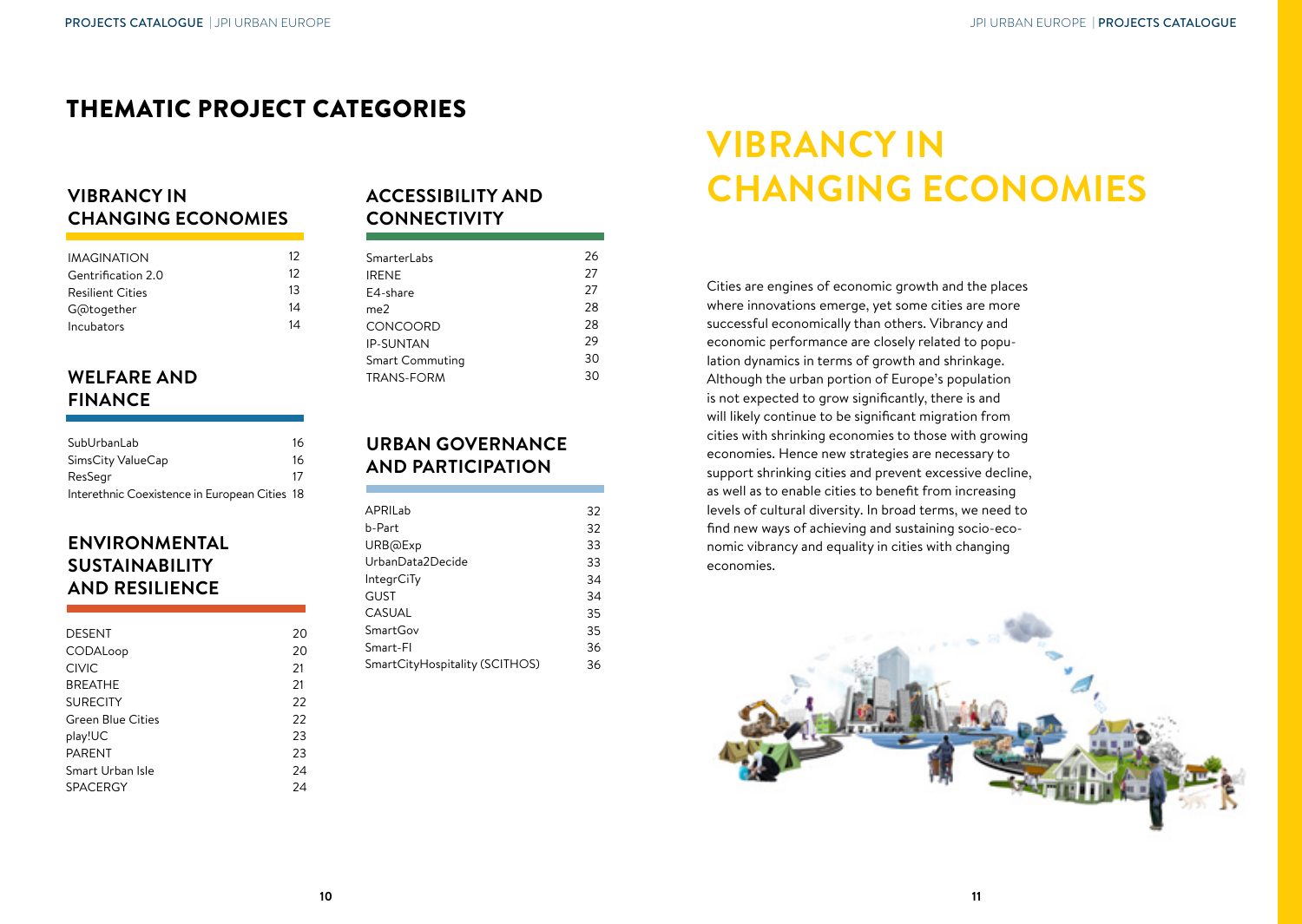## <span id="page-7-0"></span>**IMAGINATION**

Migration from Central and Eastern European (CEE) countries has evolved into one of the main migration flows within Europe. CEE migrants are EU citizens and their mobility can be seen as a form of socio-economic participation on the European labour market. This project raises the question what the consequences are of this type of mobility for urban cohesion and urban policies. The aim of this project is to enhance the theoretical and practical understanding of how urban regions can cope with the implications of CEE migration.

#### IMAGINATION – Urban Implications and Governance of CEE migration **Duration:** 2013–2016 **Internet:** www.project-imagination.eu **Contact:** Prof. Dr. G.B.M. Engbersen, Erasmus University Rotterdam **E-mail:** engbersen@fsw.eur.nl **Budget:** 1.176.055 EUR **Partners**: Austrian Academy of Sciences, University of Gothenburg, Koç University, Erasmus University Rotterdam

## **Gentrification 2.0**

Inner-city neighbourhoods are often charged a double task; firstly nurturing creative socio-economic places yielding new practices of wealth creation and secondly, lessening social polarisation by constituting places of social and ethnic integration. Building on assemblage theory, Gentrification 2.0 adopts an thoroughly interdisciplinary approach to understanding how different social, economic and spatial processes (problems and potentials) come together in shaping neighbourhoods. A core thesis is, that despite the many critiques, gentrification remains an important strategic concept. If well elaborated and supported, the concept of gentrification can contribute to new approaches towards neighbourhood development, improving vital social, economic and spatial qualities.

| <b>Gentrification 2.0</b>                                                                       |
|-------------------------------------------------------------------------------------------------|
| <b>Duration: 2013-2016</b>                                                                      |
| <b>Internet:</b> www.beyondgentrification.com                                                   |
| <b>Contact:</b> Dr. Arnoud Lagendijk, Radboud University Nijmegen                               |
| E-mail: a.lagendijk@fm.ru.nl                                                                    |
| <b>Budget: 860.975 EUR</b>                                                                      |
| <b>Partners:</b> University of Vienna, Middle East Technical University, Raumdaten GmbH Zurich, |
| Radboud University Nijmegen                                                                     |
|                                                                                                 |



# **Resilient Cities**

Many urban regions in Europe have been hit hard by the economic crisis, but some regions have been more resilient than others. The question is why. This project investigates how European regions have responded to economic shocks, how successful they have been in developing new industries, and whether economic resilience goes hand in hand with increased social well-being. Furthermore there will be researched if regions that are strongly linked with other regions are more resilient, and which institutions and policy approaches have been more beneficial. These questions are investigated in quantitative analyses of regions in EU27, and a more in-depth analysis of 6 regions.

| <b>Resilient Cities - Industrial Network and Institutional</b>                              |
|---------------------------------------------------------------------------------------------|
| Perspectives on Economic Growth and Well-being                                              |
| <b>Duration: 2014-2017</b>                                                                  |
| Internet: www.jpi-urbaneurope.eu/resilient-cities                                           |
| <b>Contact:</b> Prof. Dr. Frank van Oort. Utrecht University                                |
| E-mail: f.g.vanoort@uu.nl                                                                   |
| <b>Budget: 1.043.730 EUR</b>                                                                |
| <b>Partners:</b> London School of Economics, Lund University, Erasmus University Rotterdam, |
| Utrecht University                                                                          |

NB: Financial figures presented in the catalogue may be subject to change.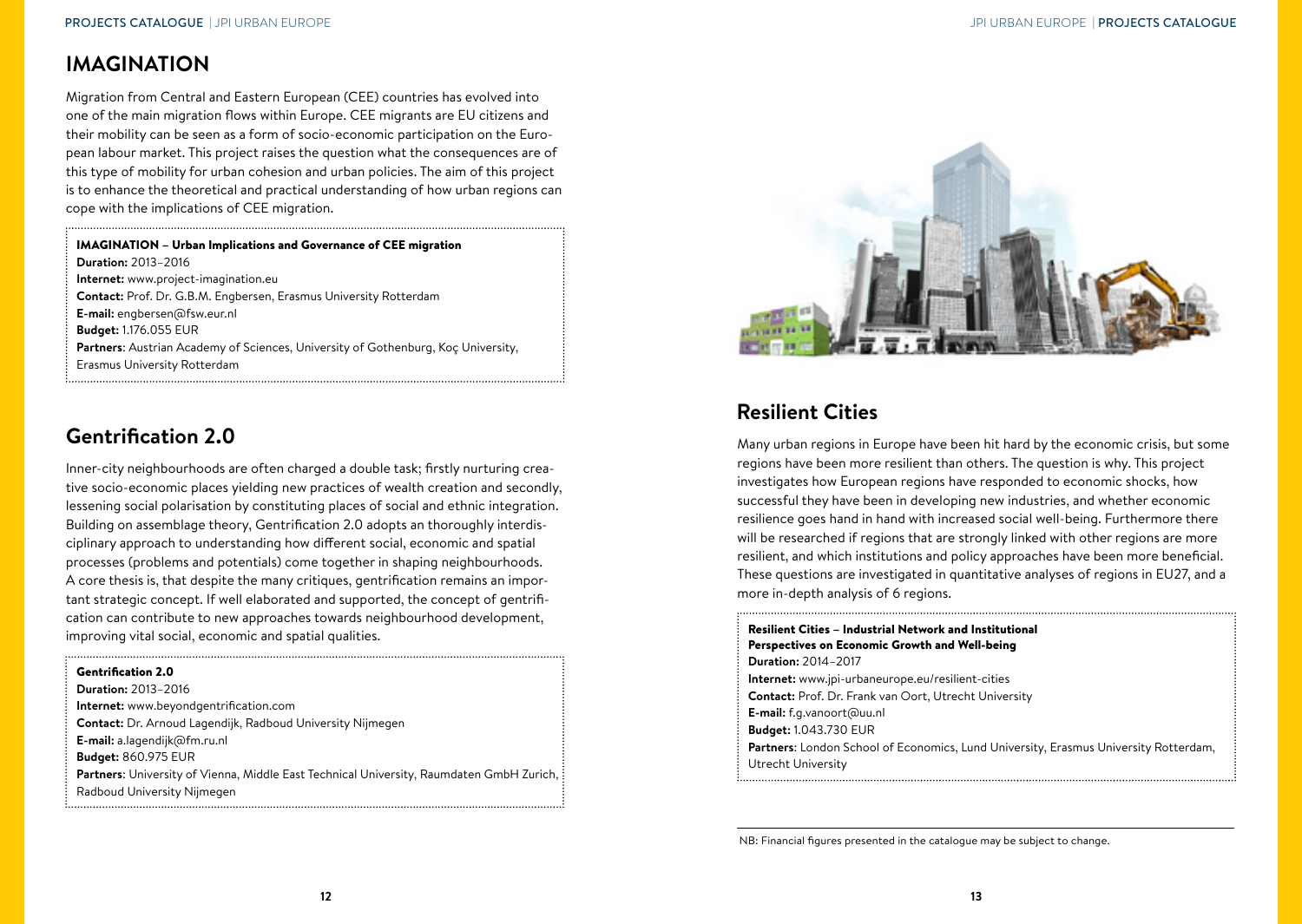### <span id="page-8-0"></span>**G@together**

G@together aims to support cities in becoming more competitive, innovative business locations by seizing existing potentials of highly qualified but disadvantaged groups with regards to labour market participation. By involving relevant stakeholders in Vienna and Istanbul, this project will research, develop and display measures that foster equal opportunities and inclusion on urban labour markets. This will form the basis for an innovative online platform marked by high usability and accuracy for both job seekers and potential employers. G@together aims at developing suitable ways to reveal and use existing potential on urban labour markets and alleviate the phenomenon of 'brain waste' and shortages in skilled labour by facilitating the match of the target groups. The close collaboration with the end-users and the interdisciplinary, innovative approach ensure an outcome that precisely addresses the needs of (city) stakeholders.

G@together – Get together without barriers? – conceptualizing a platform solution for fostering inclusion on urban labour markets **Duration:** 2013–2015

**Internet:** www.jpi-urbaneurope.eu/project-gtogether

**Contact:** Mag. Andreas Schadauer, ZARA Zivilcourage und Anti-Rassismus-Arbeit

**E-mail:** andreas.schadauer@zara.or.at

**Budget:** 510.165 EUR

**Partners**: ZARA Zivilcourage und Anti-Rassismus-Arbeit, Istanbul Bilgi University

#### **Incubators**

The Incubators of Public Spaces provide the means to grow and care for places. What makes a place is the integration of spatial forms, built and open, that favours the interactions of people as they inhabit those spaces. In an Incubator, you can go online or join a public meeting, to easily shape your own scenario for the place, with clear and simple 3D models of spaces – as expected to be: flying through and walking around, exploring and making changes. Then, crowdfund the scenario, to provide your support, revamping the city as enjoyably as buying a book online.

#### Incubators of Public Spaces

- **Duration:** 2014–2017
- **Internet:** www.jpi-urbaneurope.eu/incubators
- **Contact:** Luca Caneparo, Politecnico di Torino
- **E-mail:** luca.caneparo@polito.it
- **Budget:** 995.481 EUR

**Partners**: Innovation Service Network GmbH (ISN), Katholieke Universiteit Leuven, Neurovation GmbH, University College London, City of Torino, Politecnico di Torino

# **WELFARE AND FINANCE**

The result of post-2008 austerity measures has been a reduction in the provision of public services and the size of the welfare state, while civil society is increasingly being stimulated to fill the void through grassroots voluntary initiatives. This has led to a change in the role of public services and a need to redefine how community-based activities and collaboration can contribute to society. It has also resulted in a call for new business models to finance sustainable urban transitions. This thematic priority aims to clarify the role of social entrepreneurship, local economies and shared economies, and the frameworks that are required to tap into the full potential of these opportunities.

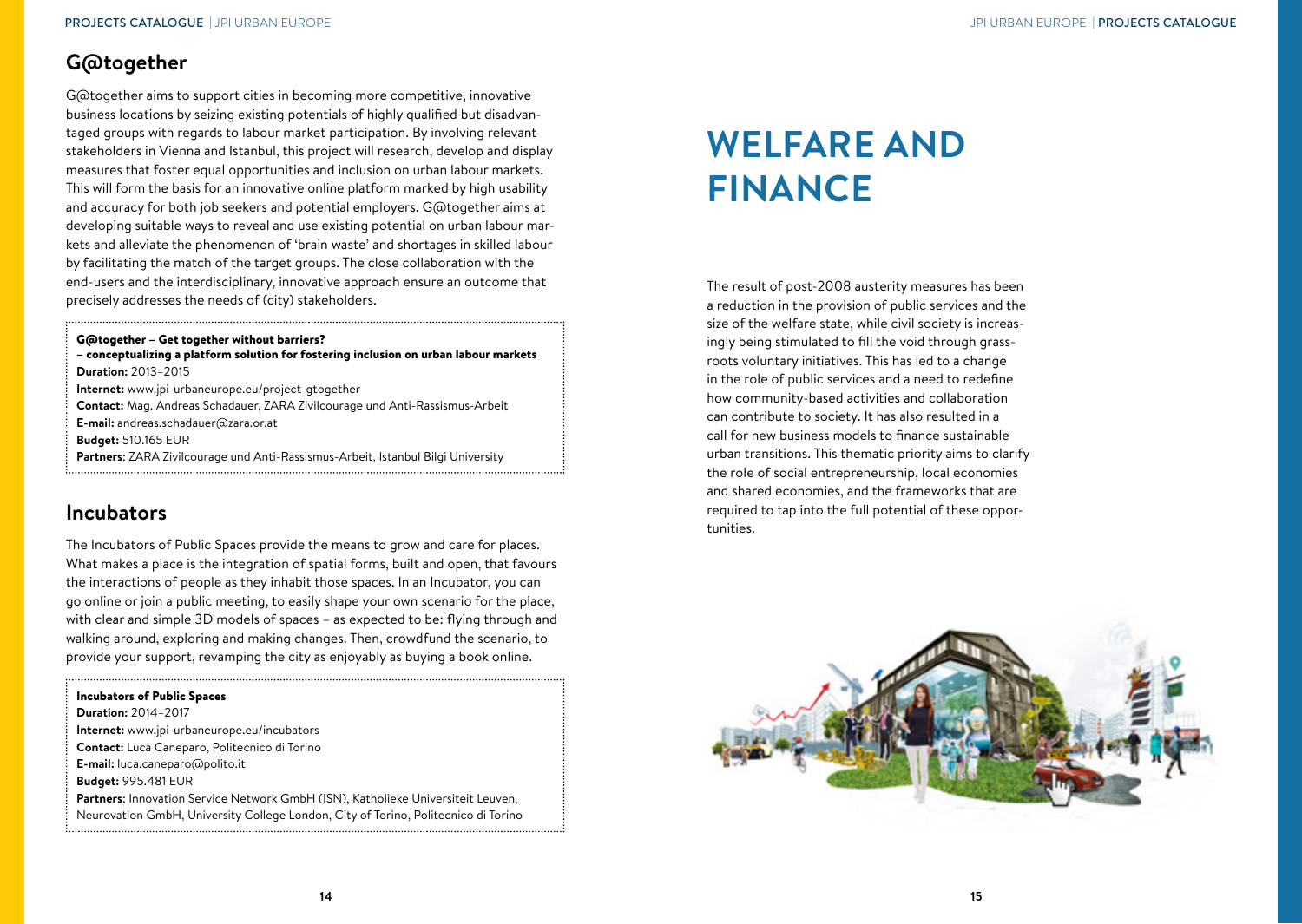## <span id="page-9-0"></span>**SubUrbanLab**

The overall aim of this project is to examine how suburbs in less valued areas can be modernised and socially uplifted by working together with the residents and other stakeholders. In this way these suburbs can be turned into more attractive, sustainable and economically viable urban areas. The project sets up urban living labs in two less valued suburbs in Sweden and Finland as a means to develop new forms of involving the residents and stakeholders in an urban context.

SubUrbanLab – Social uplifting and modernization of suburban areas with Urban Living Lab approach **Duration:** 2013–2016 **Internet:** www.jpi-urbaneurope.eu/suburbanlab **Contact:** Riikka Holopainen, VTT Technical Research Centre of Finland Ltd. **E-mail:** riikka.holopainen@vtt.fi **Budget:** 1.010.000 EUR **Partners**: IVL Swedish Environmental Research institute, Botkyrka Municipality, City of Riihimäki, VTT Technical Research Centre of Finland Ltd.

## **SimsCity ValueCap**

To regenerate European cities, urban transformation (like the redevelopment of brownfield sites or docklands) has become a powerful, but often also problematic strategy. Anticipating less public sector involvement, this project seeks to develop innovative development strategies and tools that promote and stimulate the collaboration of e.g. property owners, residents, retailers and companies in taking the initiative for urban transformation themselves. Examples of these strategies include business improvement districts and urban land readjustment. We call this the self-organizing city. The researchers will conduct experiments with planning practitioners and other stakeholders to investigate possibilities of international policy transfer within Europe, of successful strategies that are used in one country to be used in other countries as well.

SimsCity ValueCap – Simulations for Innovative Mechanisms for the Selforganizing City: testing new tools for Value Capturing **Duration:** 2014–2017 **Internet:** www.jpi-urbaneurope.eu/simscity-valuecap-second-call **Contact:** Prof. Erwin van der Krabben, Radboud University Nijmegen **E-mail:** e.vanderkrabben@fm.ru.nl **Budget:** 1.429.939 EUR **Partners**: University of Liverpool School of Environmental Sciences, Norwegian University of Life Sciences, University of Liège, Radboud University Nijmegen



# **ResSegr**

Residential segregation, or the physical separation of groups into different neighbourhoods, may have negative effects, such as decreased chances on the labour market among minority groups. There is however no accepted standard for segregation measurement, mostly as the geographical areas concerned differ much in size and distribution. In the project an innovative measure of segregation is proposed, where neighbourhoods are defined based on individuals instead of being based on administrative borders. The new measures of socio-economic and ethnic segregation will be comparable across cities and countries, and may be used by academics and practitioners in order to combat segregation and its negative effects.

| ResSegr – Residential segregation in five European countries<br>A comparative study using individualized scalable neighbourhoods |
|----------------------------------------------------------------------------------------------------------------------------------|
| <b>Duration: 2014-2017</b>                                                                                                       |
| <b>Internet:</b> www.residentialsegregation.org                                                                                  |
| <b>Contact:</b> Karen Haandrikman, Stockholm University                                                                          |
| <b>E-mail:</b> karen.haandrikman@humangeo.su.se                                                                                  |
| <b>Budget: 1.645.990 EUR</b>                                                                                                     |
| <b>Partners:</b> Stockholm University, Vrije Universiteit Brussel, Netherlands Interdisciplinary                                 |
| Demographic Institute, University of Oslo, Statistics Denmark                                                                    |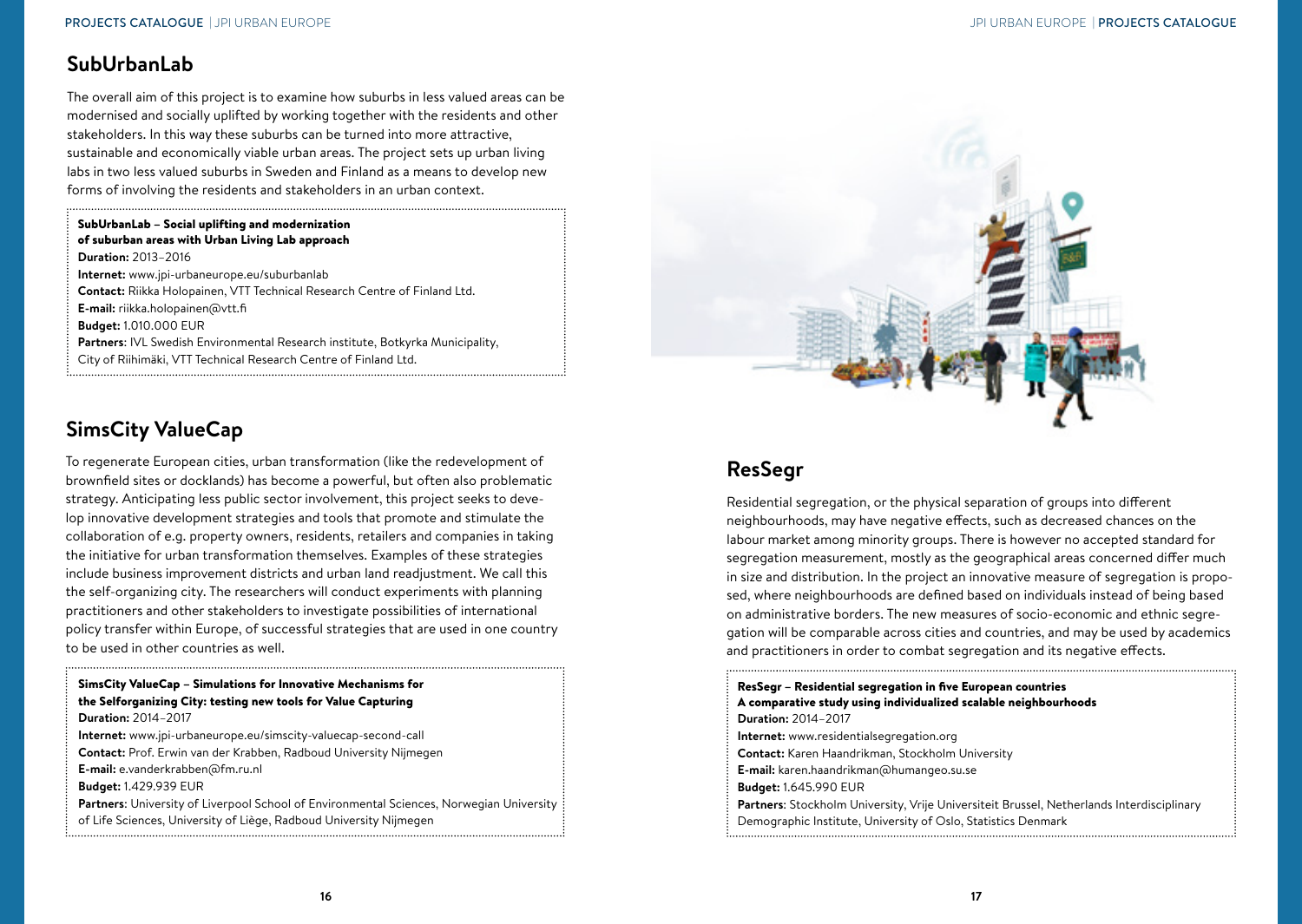<span id="page-10-0"></span>

## **Interethnic Coexistence in European Cities**

This project is based on a systematic comparison of the aims, structural features and outcomes of neighbourhood development programmes in Amsterdam, Vienna and Stockholm. The main project goal is to initiate an evaluation and exchange of good practice between the three distinct European cities. Results can be used and implemented in municipal policies aimed at creating integrative neighbourhoods.

Interethnic Coexistence in European Cities – A comparative and applied oriented analysis of neighbourhood-related policies **Duration:** 2013–2017 **Internet:** icecproject.com **Contact:** Dr. Yvonne Franz, Austrian Academy of Sciences **E-mail:** yvonne.franz@oeaw.ac.at **Budget:** 1.444.856 EUR **Partners**: University of Amsterdam, Municipality of Amsterdam, KTH Royal Institute of Technology, Stockholm County Council, Klerings Architekten Ziviltechniker GmbH, Wohnbauvereinigung für Privatangestellte GmbH representing the Urban Renewal Office for the Districts 6, 14, 15 of Vienna, HuB Architekten ZT KG representing the Urban Renewal Office for the Districts 7, 8, 16 of Vienna, Office for the Districts 7, 8, 16 of Vienna, Austrian Academy of Sciences

# **ENVIRONMENTAL SUSTAINABILITY AND RESILIENCE**

Cities are subject to external and internal influences that can have a transformative impact on their wellbeing, as well as on the well-being of humans. In this age of globalization, climate change and cultural diversity, modern cities need to be agile and able to accommodate and respond proactively to disruptive events. Water quality, air quality and the resilience of ecosystem services are issues that cities must address in order to remain attractive and vibrant. This calls for new approaches to the infrastructural and regulatory changes required to manage urban transitions that arise from these issues.

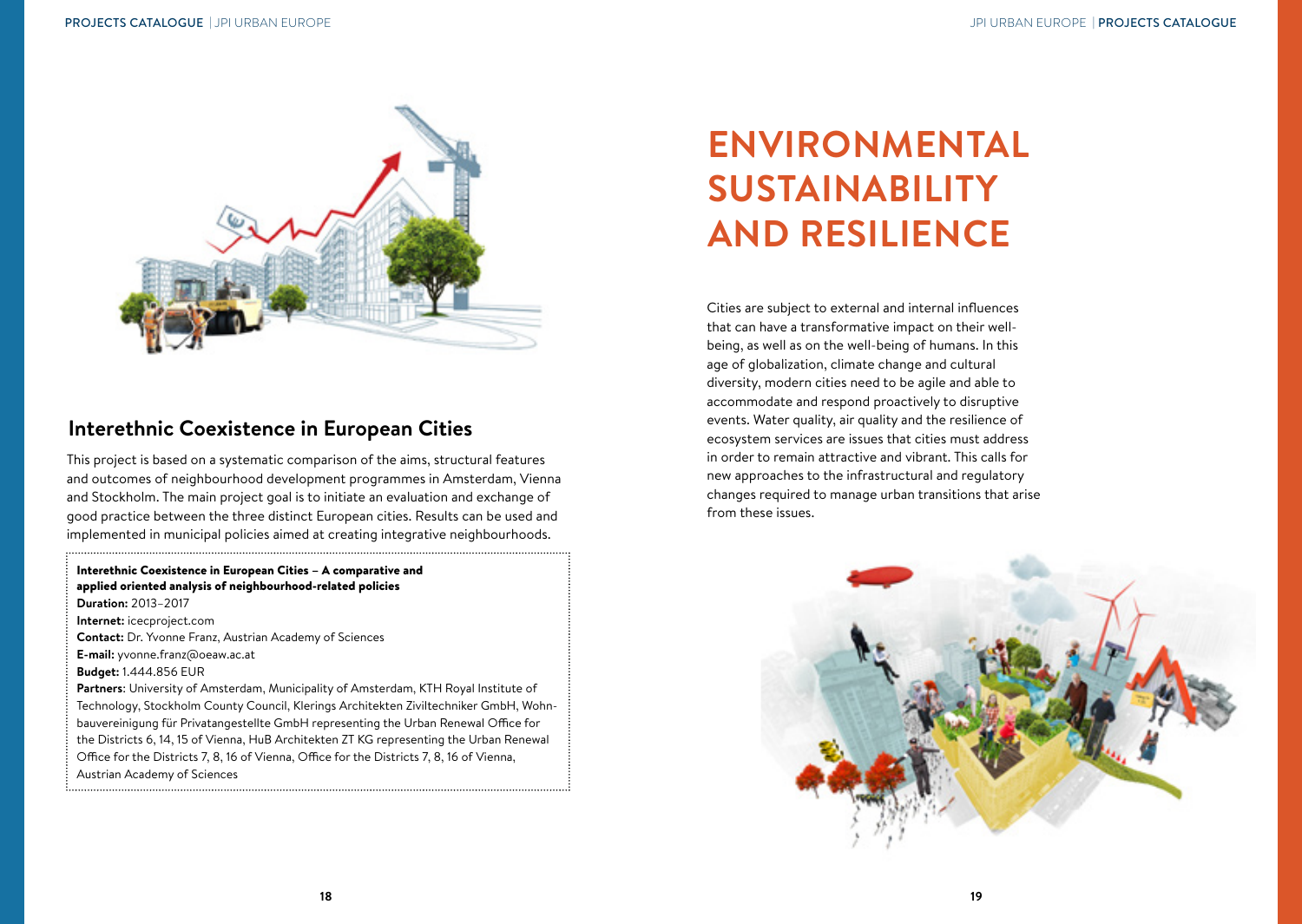## <span id="page-11-0"></span>**DESENT**

The success of smart city development needs integrated solutions on energy, transport, service and governance with the full involvement of multiple stakeholders, governments, enterprises, citizens, etc. DESENT is such a project focusing on providing a smart decision support tool for urban energy and transport by developing innovative approaches and utilising cutting-edge technologies using co-creation. The consortium which integrates top universities, research institutes, enterprises and private companies, will tackle the various challenges by developing/implementing the innovative solutions in demo cities. DESENT will support smart decision making for policy makers and personalised services for citizens.

DESENT – Smart decision support system for urban energy and transportation **Duration:** 2016–2019

**Internet:** www.jpi-urbaneurope.eu/desent

**Contact:** Univ. Prof. Dr. Harry Timmermans, Eindhoven University of Technology

**E-mail:** h.j.p.timmermans@tue.nl

**Budget:** 1.352.380 EUR

**Partners**: Eindhoven University of Technology, 4ward Energy Research GmbH, Weizer Energie- Innovations- Zentrum GmbH, Reiterer & Scherling GmbH, City of Weiz, City of Helmond, SINTEF Energy Research, City of Steinkjer

# **CODALoop**

There is tremendous urgency for reducing cities' energy footprint through behavioral change. However, we hardly know how to enable individuals to learn how to behave energy responsibly in their daily lives. This project combines information, cognitive and social sciences into a real-life experiment in urban neighborhoods. It will provide: a) a deeper understanding of learning and behavioral change to reduce energy consumption in an urban setting; b) a tested prototype of an interactive web-based platform for sharing data about individual and community energy consumption choices; c) a tailored set of policy and market recommendations for the wider application of this platform.

| CODALoop - Community Data-Loops for energy-efficient urban lifestyles                 |
|---------------------------------------------------------------------------------------|
| <b>Duration: 2016-2019</b>                                                            |
| Internet: www.jpi-urbaneurope.eu/codaloop                                             |
| <b>Contact:</b> Prof ir Luca Bertolini, University of Amsterdam                       |
| E-mail: I.bertolini@uva.nl                                                            |
| <b>Budget: 962.947 EUR</b>                                                            |
| Partners: University of Amsterdam (AISSR), Planbureau voor de Leefomgeving (PBL),     |
| Graz University of Technology, PlusOneMinusOne, Delft University of Technology,       |
| District Municipality of Kadikoy, Yildiz Technical University, Energie Steiermark AG, |
| Stadtlabor Graz, City of Graz/Stadtbaudirektion, HORN Consult, Amsterdam Economic     |
| Board/Amsterdam Smart City, Nudge, Yurtici Kargo                                      |
|                                                                                       |

## **CIVIC**

Construction is required to create more attractive, sustainable and economically viable cities. This includes the expansion of infrastructure, development of new residential areas and renovation of buildings. However, construction related transport causes negative impacts for people that live, work and/or travel in the vicinity of construction sites. CIVIC (Construction In Vicinities: Innovative Co-creation) facilitates the participation of all stakeholders in the evaluation of alternative transport and logistics measures that minimise disruptions and nuisance and improve energy efficiency. CIVIC will increase understanding among stakeholders on improved transport and will generate smart governance strategies to support implementation of the CIVIC approach.

#### CIVIC – Construction In Vicinities: Innovative Co-creation

**Duration:** 2016–2018

- **Internet:** www.jpi-urbaneurope.eu/civic
- **Contact:** MSc Susanne Balm, Amsterdam University of Applied Sciences
- **E-mail:** s.h.balm@hva.nl
- **Budget:** 929.213 EUR

**Partners:** Amsterdam University of Applied Sciences, Vrije Universiteit Brussel, Austrian Institute of Technology, Lindholmen Science Park, Linköping University, Chalmers University of Technology, CommuniThings, BERNARD Ingenieure, Deudekom and Cargohopper

# **BREATHE**

The project analyses the interactions between urban form, economic welfare, energy use by and emissions from households and firms. Increasing urban density and increasing city size tend to reduce households' average energy consumption. However, increasing population density also tends to reduce local air quality. This trade-off as well as urban policies to stimulate the transition towards low carbon cities are subject of study. This is done by collecting data in four very different European cities – Amsterdam, Istanbul, Gothenburg and Barcelona – and by developing a spatial-economic equilibrium model that can be used for policy simulations. BREATHE engages policy makers and companies from the four cities.

BREATHE – Urban form, location choice and transport solutions for low-carbon cities **Duration:** 2016–2019 **Internet:** www.jpi-urbaneurope.eu/breathe **Contact:** Dr. Steven Poelhekke, Vrije Universiteit Amsterdam **E-mail:** steven.poelhekke@vu.nl **Budget:** 606.718 EUR **Partners**: Vrije Universiteit Amsterdam, University of Gothenburg, Sabanci University, Universitat Autònoma de Barcelona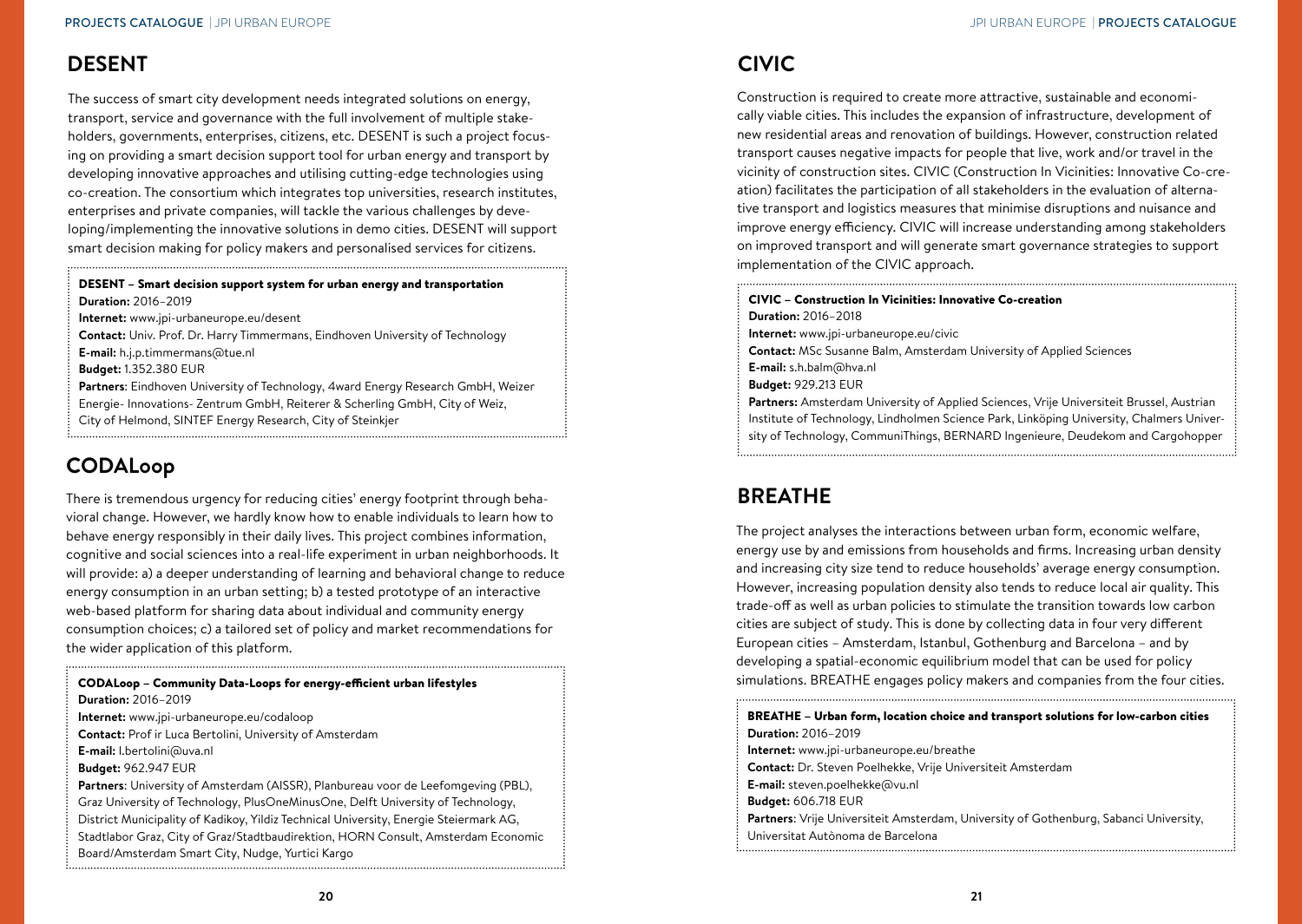## <span id="page-12-0"></span>**SURECITY**

SURECITY's mission is to support smart city level integration of policies and measures towards a low carbon energy system including mobility services keeping in focus the sustainability goals on air quality, sustainable land-use, efficient water use, job creation and improved governance. This is done by a software platform which bridges the different scientific models to perform a holistic and optimal design of local energy and emission abatement strategies in the medium- and longterm for neighborhoods and cities. End users of this information, e.g. politicians, citizens and companies, can use the platform to assess the social, technological and economic impacts of measures in all major economic sectors.

#### Surecity – Sustainable and Resource Efficient Cities

– holistic simulation and optimization for smart cities **Duration:** 2016–2019 **Internet:** www.jpi-urbaneurope.eu/surecity **Contact:** Dr. DI Nicolas Pardo Garcia, AIT Austrian Institute of Technology **E-mail:** nicolas.pardo-garcia@ait.ac.at **Budget:** 1.319.491 EUR **Partners**: AIT Austrian Institute of Technology, City of Malmö, Luleå University of Technology, IVL Swedish Environmental Research Institute, Energia Lateral, Styrian Energy

Agency, City of Judenburg, Municipality of Almada

## **Green Blue Cities**

The main objective of this project is to develop knowledge and tools required to seize the opportunities arising from future challenges to manage urban storm water in a way that facilitates robust, synergistic and multi-functional green infrastructures that will address today's and tomorrow's climate and other changes in dynamic urban areas. This project work will be conducted in an international urban living lab in Kiruna, Sweden, combined with one national urban living lab (a so called city-hub) per participating country, where citizens, practitioners, decision makers and researchers are brought together to jointly develop innovative solutions.

## **play!UC**

Play!UC aims to foster the understanding of complex urban problems by combining participatory processes with serious games in a co-located setting. In particular, the project seeks to explore how game mechanics can be used to engage the actor group of young adults to make informed decisions that have an impact on their respective urban carbon footprints. Investigating both existing games and novel game-based approaches, the project partners endeavour to create a tested game mechanics toolbox that can serve as a resource for participatory, gamebased urban development scenarios.

| Play!UC - Playing with Urban Complexity: Using co-located serious games<br>to reduce the urban carbon footprint among young adults                     |
|--------------------------------------------------------------------------------------------------------------------------------------------------------|
| <b>Duration: 2014-2017</b>                                                                                                                             |
| Internet: play-uc.net                                                                                                                                  |
| <b>Contact:</b> Katharina Gugerell, University of Groningen                                                                                            |
| <b>E-mail:</b> k.gugerell@rug.nl                                                                                                                       |
| <b>Budget: 819.194 EUR</b>                                                                                                                             |
| <b>Partners:</b> Hasselt University Researchgroup ArcK, FH OOE Research Center Hagenberg<br>HGB - gLab, Green City Lab Vienna, University of Groningen |

## **PARENT**

The PARENT project aims to increase engagement of individuals in the responsible management of their own electricity usage, thereby understanding how we can stimulate behavioural change in the area of energy consumption in households. It will develop an innovative and marketable platform for participatory energy management, fuelled by novel analytics, visualisation and gamification techniques. Ample attention will be paid to social acceptability. The project will operate in four cities in Europe, and study social acceptance within the user communities of these cities. With this knowledge, it will be possible to offer guidelines for reducing household energy consumption at multiple levels in Europe, taking requirements for responsible innovation and public engagement into account.

PARENT – PARticipatory platform for sustainable ENergy managemenT **Duration:** 2016–2019 **Internet:** www.jpi-urbaneurope.eu/parent **Contact:** Dr. Jamal Shahin, Vrije Universiteit Brussel **E-mail:** jamal.shahin@vub.ac.be **Budget:** 1.627.387 EUR **Partners**: Vrije Universiteit Brussel, Enerbyte Smart Energy Solutions, University of Bergen, Resourcefully, Utrecht University, Blue Planet Academy & Consulting, Commune de Forest, Commune de Watermael-Boitsfort, Agencia d'Energia de Barcelona, Municipality of Bergen, City of Amsterdam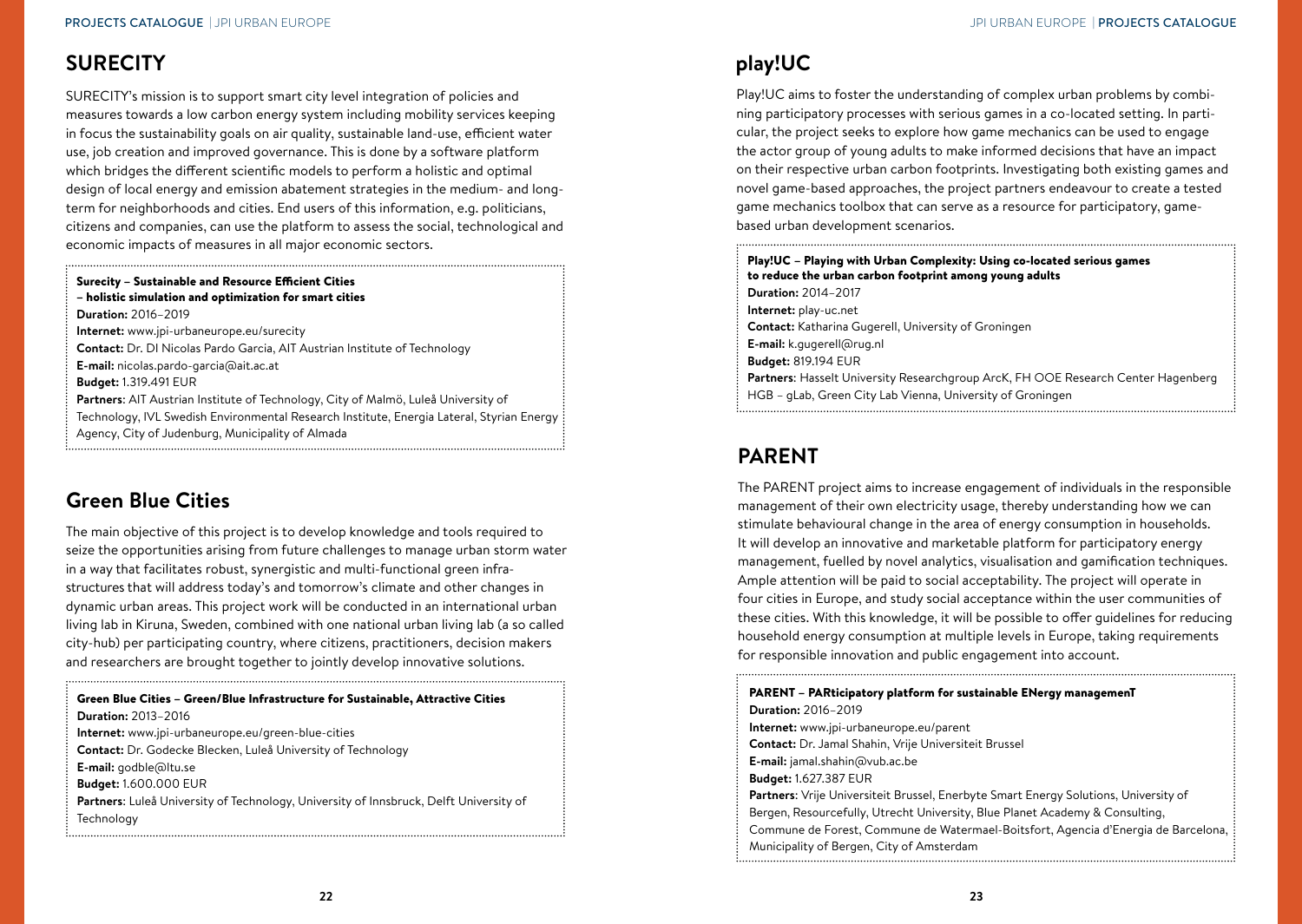#### <span id="page-13-0"></span>**Smart Urban Isle**

Smart Urban Isle aims to move forward with urban energy savings. Based on a three cornerstones procedure, the project aims at a whole new urban planning that allows cities to grow in a sustainable way. Consequently, we develop an innovative concept for city planning, where cities are arranged and grow through small integrated areas. The project will probe Smart Urban Isle as an innovative basic energy unit in the Smart City. Municipalities such as Amsterdam, Winterthur, Zurich, Limassol, Iasi, Granada, Güssing (through ecoEnergyLand) and Santa Cruz de Tenerife have shown their interest to work hand by hand implementing the outcomes.

#### Smart Urban Isle – Smart bioclimatic low-carbon urban areas as innovative energy isles in the sustainable city **Duration:** 2016–2018

**Internet:** www.jpi-urbaneurope.eu/smart-urban-isle

**Contact:** Ing. Antonio Collado, Consultoría de Automatización y Robótica S.A. (CARSA) **E-mail:** acollado@carsa.es

**Budget:** 1.449.188 EUR

**Partners**: Consultoría de Automatización y Robótica S.A. (CARSA), Technical University Iasi, ZHAW Zurich University of Applied Sciences, Europäisches Zentrum für Erneuerbare Energie Güssing, Delft University of Technology, SC SQnP SRL, Cyprus University of Technology, Anerdgy AG, Middle East Technical University

# **SPACERGY**

SPACERGY concerns research into 'Energy Sensitive Cities', to achieve inclusive, shared visions, collaboration and informed acting by planners and decision makers, in joint coalitions with users and other stakeholders. The project will help increase knowledge on reciprocities and beneficial interactions of spatial aspects of urban developments, energy and mobility infrastructures. To do so research is related to real-life urban developments and stakeholders in four different locations. Based upon in-depth modelling and action research with stakeholders it will provide guidelines to support informed decision making, to be applied in other developments throughout Europe.

SPACERGY – Space-Energy patterns for smart energy infrastructures, community reciprocities & related governance **Duration:** 2016–2019 **Internet:** www.jpi-urbaneurope.eu/spacergy **Contact:** Prof.dr.ir. Arjan van Timmeren, Delft University of Technology **E-mail:** a.vantimmeren@tudelft.nl **Budget:** 1.108.624 EUR **Partners**: Delft University of Technology, Bergen University College, ETH Zurich, Municipality of Zurich, Municipality of Almere, Municipality of Bergen, The Public Road Administration of Norway, Municipality of Brescia, AMS Institute

# **ACCESSIBILITY AND CONNECTIVITY**

The economic competitiveness of a city, as well as the life quality of its residents, is directly affected by access or connectivity to urban amenities and services, both internally and externally. Infrastructural, technological and social developments have transformative impacts on this connectivity. New forms of organisation and management, new services and new business models are being tested in response to market pressures, environmental regulations, or in expectations and practices of urban dwellers. This paradigm shift requires an improved understanding of the needs and behaviour of urban commuters, the sectoral changes at stake, their interrelationships and their overall effect on urban performance.

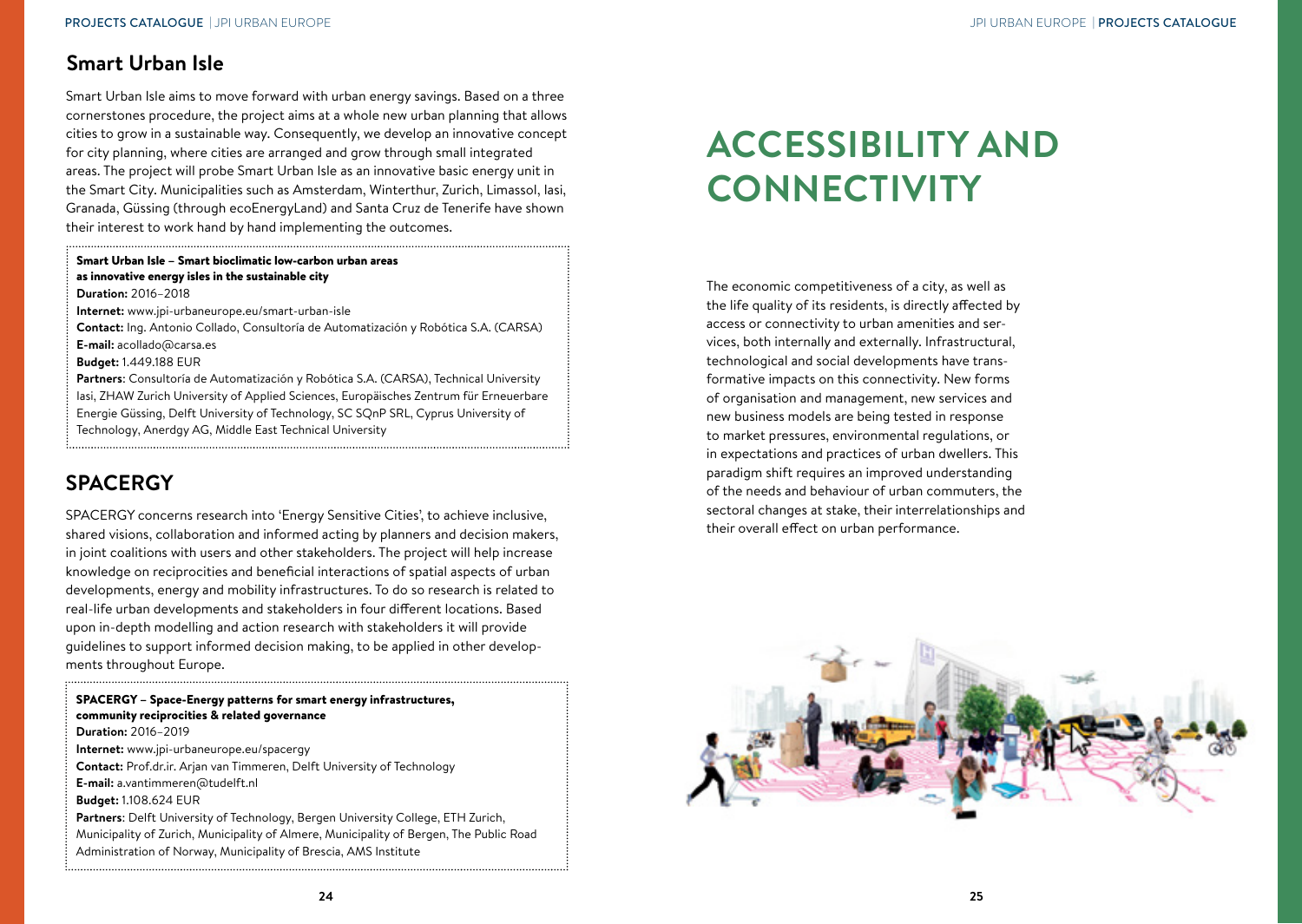<span id="page-14-0"></span>

#### **SmarterLabs**

The 'Smart City Living Lab' is an emerging approach in European cities. It brings together citizens, policymakers, businesses and researchers to test smart, ICT based solutions to urban problems in real-life contexts. However, for urban mobility problems, solutions that 'work' in the particular reality of a living lab may not be adopted at a large scale. Urban infrastructure is interwoven with the daily lives of citizens and therefore difficult to change, and large groups may not even have access to ICT based solutions. The SmarterLabs project develops a novel approach that anticipates such problems in upscaling, and tests the approach through smart mobility living lab experiments in four cities: Bellinzona, Brussels, Graz and Maastricht.

SmarterLabs – Improving Anticipation and Social Inclusion in Living Labs for Smart City Governance **Duration:** 2016–2019 **Internet:** www.jpi-urbaneurope.eu/smarterlabs **Contact:** Marc Dijk, Maastricht University **E-mail:** m.dijk@maastrichtuniversity.nl **Budget:** 1.141.927 EUR **Partners**: Maastricht University, University of Graz - RCE Graz-Styria, University of Applied Sciences and Arts of Southern Switzerland, Vrije Universiteit Brussel, Cosmopolis Centre for Urban Research, BRAL Brusselse Raad voor het Leefmilieu, City of Maastricht, Maastricht Bereikbaar, Grontmij, City of Graz, Pro Velo Ticino, City of Bellinzona

## **IRENE**

This project focuses on utilising the decentralized nature of future energy generation to make it more robust against attacks, and on minimising impacts of power outages on associated critical infrastructures such as: water and gas supply communication systems, public transport and road traffic control. The aim is to understand what social and technical measures should be considered when implementing these new technologies for the benefit of all stakeholders.

IRENE – Improving the Robustness of Urban Electricity Networks **Duration:** 2014–2016 **Internet:** ireneproject.eu **Contact:** Oliver Jung, AIT Austrian Institute of Technology **E-mail:** oliver.jung@ait.ac.at **Budget:** 1.419.849 EUR **Partners**: Ethos VO Ltd., University of Twente, Università degli Studi di Firenze, Queen Mary University of London, AIT Austrian Institute of Technology

## **E4-share**

Due to growing awareness and concerns regarding pollution, sustainability and life quality, cities are confronted with severe challenges and need to manage a transformation process that shall lead to less pollution and less energy consumption, while increasing the quality of public space available to citizens. These challenges can be met by flexible carsharing systems based on electric cars which also allow citizens to efficiently use and shift between different modes of transport. In E4-share, the foundations will be layed for efficient and economically viable electric carsharing systems by studying and solving the optimisation problems arising in their design and operations.

E4-share – Models for Ecological, Economical, Efficient, Electric Car-Sharing **Duration:** 2014–2017 **Internet:** www.univie.ac.at/e4-share **Contact:** Markus Leitner, University of Vienna **E-mail:** markus.leitner@univie.ac.at **Budget:** 1.008.721 EUR **Partners**: AIT Austrian Institute of Technology, Université Libre de Bruxelles, University of Bologna, iC consulenten ZT, University of Vienna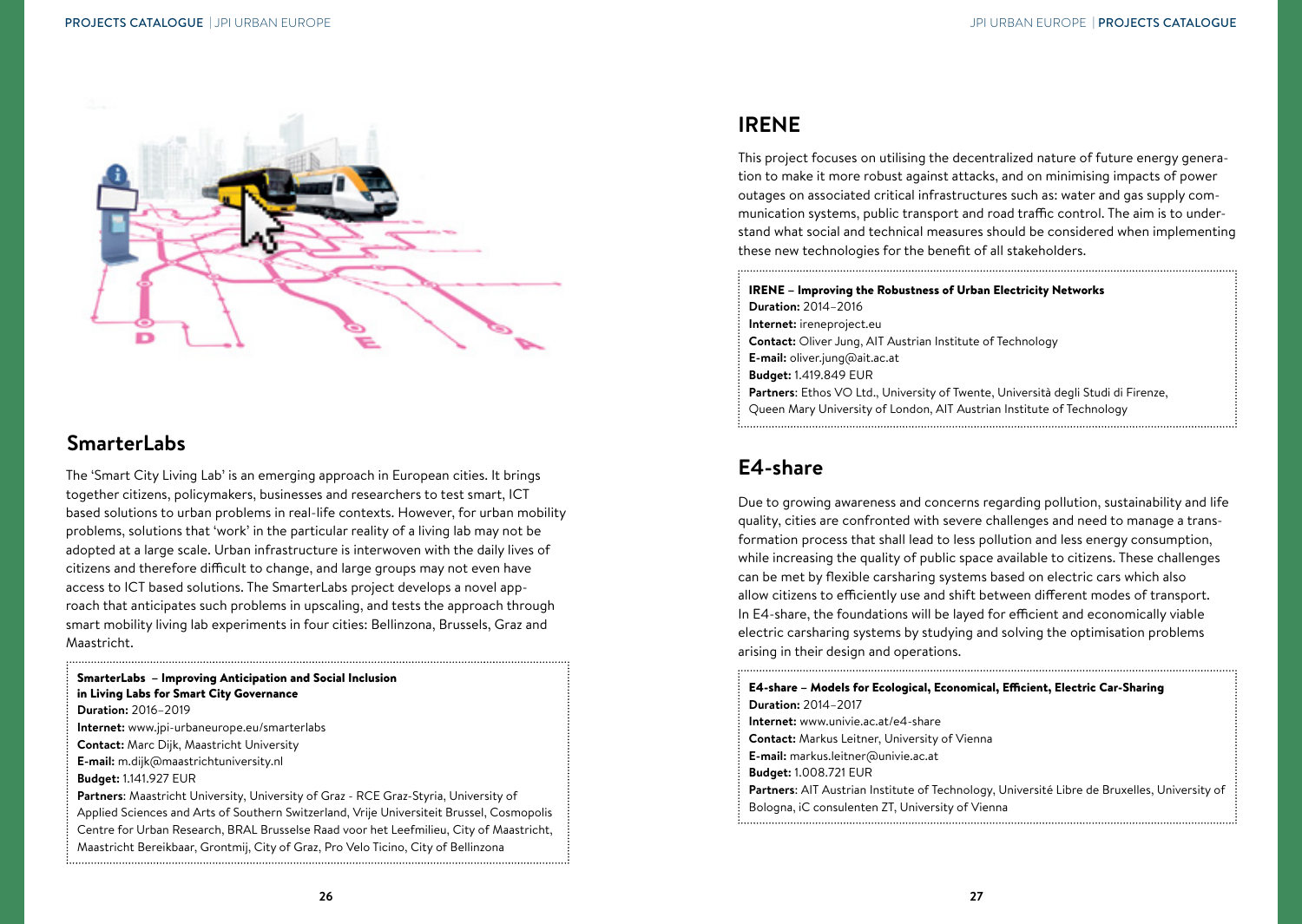#### **me2**

Electricity and electric mobility are getting closer together on a local level. me2 (mobility + electricity = synergy) is a platform that connects citizens of local communities, helping them to be more aware of their energy consumption, incentivising changes in their individual and collective behaviour and helping them to save electricity costs while being engaged with a local community. The me2 platform, which will be piloted and demonstrated in Lisbon and Amsterdam, can be employed by various actors, such as utilities, EV fleet operators or municipalities, enabling them to control user behaviour in order to make the electric grid more efficient and reliable.

#### me2 – Integrated smart city mobility and energy platform

**Duration:** 2016–2018

**Internet:** www.jpi-urbaneurope.eu/me2

**Contact:** Dr. Robert van den Hoed, Amsterdam University of Applied Sciences

**E-mail:** r.van.den.hoed@hva.nl

**Budget:** 862.880 EUR

**Partners**: Amsterdam University of Applied Sciences, UCP Católica Lisbon School of Business & Economics, Lisboa E-NOVA, Agência Municipal De Energia-Ambiente De Lisboa, MOOSMOAR Energies, Virtual Power Solutions, MediaPrimer

#### **CONCOORD**

An efficient transportation system is vital for economic growth, European cohesion and the wellbeing of the citizens. CONCOORD focuses on urban related freight transportation flows that are currently fragmented. It investigates an integrated urban freight simulation environment, a unique measurement framework for the environmental footprint of transport and logistics and the performance measurement of new innovative urban transport and logistics concepts. CONCOORD deals with the different and important considerations of new transportation solutions, new mechanisms for execution and control of city logistics, and research on the urban distribution of goods reducing urban freight movements and its impact on residents and the environment.

| <b>CONCOORD - Consolidation and Coordination in urban areas</b>                            |
|--------------------------------------------------------------------------------------------|
| <b>Duration: 2013-2016</b>                                                                 |
| Internet: www.jpi-urbaneurope.eu/project-concoord                                          |
| <b>Contact:</b> Prof. Dr. Tom Van Woensel, Eindhoven University of Technology              |
| <b>E-mail:</b> t.v.woensel@tue.nl                                                          |
| <b>Budget: 2.230.000 EUR</b>                                                               |
| Partners: Vienna University of Economics and Business, Technical University of Denmark,    |
| Middle East Technical University, University of Twente, Eindhoven University of Technology |
|                                                                                            |



## **IP-SUNTAN**

This project develops and investigates smart solutions for urban transport problems. Smart means that innovative technologies will be used (for example ICT and GPS based), and that smart ways to stimulate people to change behaviour or adopt technologies will be developed and evaluated. The project considers road transport, cycling and walking, and public transport. It looks at a broad range of tools, including electronic fare cards, real-time public transport information, automated tracking of vehicles, and data from innovative pricing and rewarding experiments. The project brings together research groups, local authorities and case studies from Amsterdam, Rotterdam, Stockholm, Gothenburg and Vienna.

IP-SUNTAN – Innovative Policies for Sustainable Urban Transportation **Duration:** 2016–2019 **Internet:** www.jpi-urbaneurope.eu/ip-suntan **Contact:** Prof. Dr. Erik Verhoef, VU University Amsterdam **E-mail:** e.t.verhoef@vu.nl **Budget:** 811.053 EUR **Partners**: VU University Amsterdam, KTH Royal Institute of Technology, Vienna University of Economics and Business, Amsterdam Zuidas, Verkeersonderneming Rotterdam, Stockholm Public Transport Agency, City of Stockholm, Transportation Administration, Stockholm Regional Office, Vienna City Administration (MA18)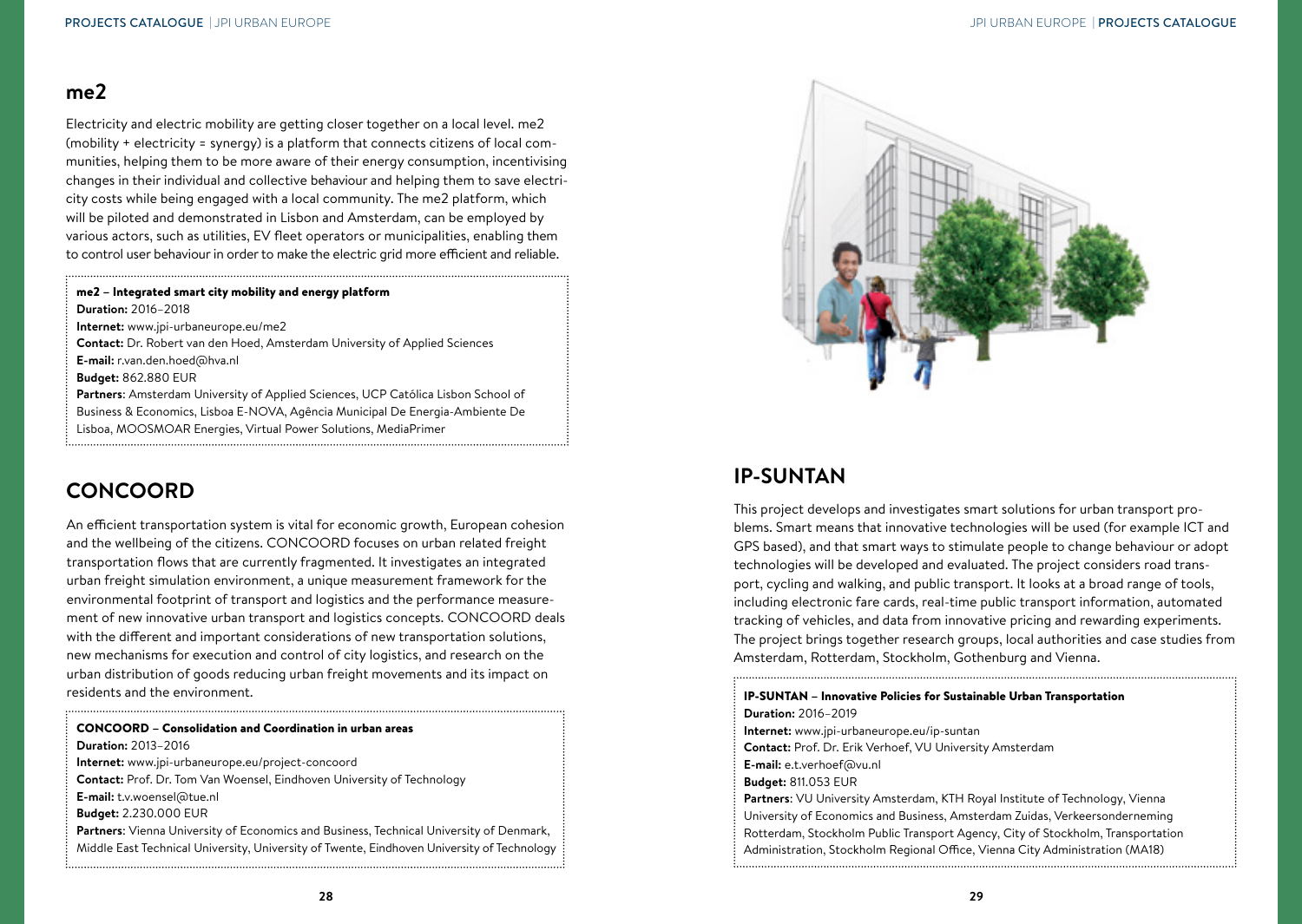### <span id="page-16-0"></span>**Smart Commuting**

This project targets to find out how new types of mobility concepts, such as electric carsharing and mobility as a service, could support commuters' needs. Various research methods are used, but also implementation of new measures through the participating companies. The goal is to assist different stakeholders to remove unnecessary obstacles in the use of new innovative services – to support them in helping users to make their lives a bit more sustainable.

#### Smart Commuting – Smart and Mobile Work in Growth Regions **Duration:** 2016–2018

**Internet:** www.jpi-urbaneurope.eu/smart-commuting

**Contact:** Prof. Dr. Matti Vartiainen, Aalto University

**E-mail:** matti.vartiainen@aalto.fi

**Budget:** 1.504.263 EUR

**Partners**: Aalto University, AIT Austrian Institute of Technology, tbw research GesmbH, ZHAW Zurich University of Applied Sciences, Virta Ltd/Liikennevirta Oy, AC2SG Software Oy, Tuup Oy, ISTmobil GmbH3, Growth Corridor Finland, Office of Mobility in the canton of Basel-Stadt

## **TRANS-FORM**

Smart cities and communities rely on efficient, reliable and robust transport systems. This project will contribute to a better understanding of how people move in different levels of the public transport network and to offer new techniques to adjust public transport services to respond to actual demand levels. Three case studies in the Netherlands, Sweden and Switzerland will measure how travellers transfer within terminals and urban and regional networks, in order to develop methods for predicting passenger flows, quantify the reliability of passenger experience and evaluate strategies for improved coordination between travel modes, especially in case of disturbances.

# **URBAN GOVERNANCE AND PARTICIPATION**

Strategies that transition urban areas into more sustainable and resilient future states will be defined as part of a collaborative process involving all key stakeholders, from public and private organisations to (representative) private individuals. This will require new collaborative governance and policy-making frameworks that ensure productive, creative and co-operative engagement, especially as regards the increasing importance of 'real-time' in urban governance and management, e.g. in the face of the growing importance of extreme events. The utilization of big data, new enabling technologies and methods that support these participatory approaches is especially promising in this context.

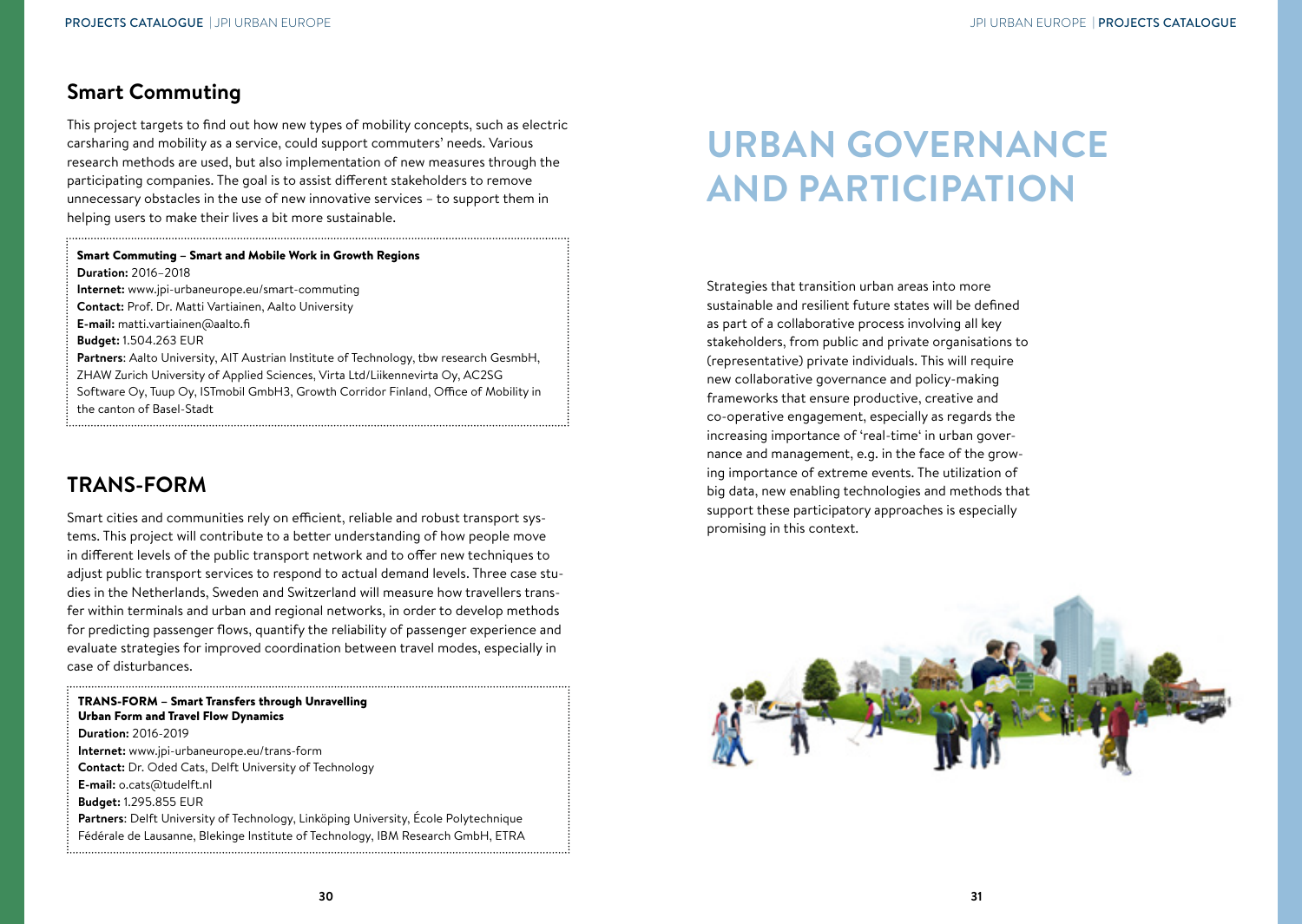## <span id="page-17-0"></span>**APRILab**

Urban development often still takes place through traditional forms of teleocratic approaches of research and practice. These approaches are characterized by their instrumental focus on goal-specific tasks, means, and outcomes rather than searching for context based adaptability under the guidance of generic principles. APRILab combines knowledge and increases the variety of case studies by selecting case studies from cities in four different countries. By joining forces, a deeper understanding of the paradigmatic shift for planning practice can be developed, and application of new research methods in planning applied.

#### APRILab – Action oriented planning, regulation and investment dilemmas for innovative urban development in living lab experiences **Duration:** 2013–2016

**Internet:** www.jpi-urbaneurope.eu/project-aprilab **Contact:** Prof. Dr. W.G.M. Salet, University of Amsterdam **E-mail:** w.g.m.salet@uva.nl **Budget:** 901.455 EUR **Partners**: Aalborg University, Yildiz Technical University, Aalto University, Municipality of Amsterdam, University of Amsterdam

# **b-Part**

b-Part investigates novel concepts and solutions for citizen e-participation utilising latest mobile device technology and appliances embedded in today's urban environments. The research project aims to support development of pervasive participation in European cities and to strengthen the citizens' involvement in governance. The approach considers each level of e-participation: enabling, engaging, and empowering citizens with the ultimate aim of encouraging a continuous dialogue between a city and citizens by using contemporary technology. In a highly interdisciplinary approach, involving end-users through urban living labs, b-Part combines user-centered pervasive interaction research with social studies to explore engagement and activation as well as research on democratic innovations to ensure integration into the overall political decision making process.

#### b-Part – Building Pervasive Participation

**Duration:** 2013–2016 **Internet:** www.jpi-urbaneurope.eu/project-b-part **Contact:** Peter Fröhlich, AIT Austrian Institute of Technology **E-mail:** peter.froehlich@ait.ac.at **Budget:** 1.151.963 EUR **Partners**: Örebro University, University of Turku, FTW Telecommunications Research Center Vienna, AIT Austrian Institute of Technology

## **URB@Exp**

European cities face complex economic, social and environmental challenges. To address these challenges, cities seek new approaches. A currently popular approach is urban labs (living labs and city labs), in which local governments engage in solving problems together with other stakeholders in urban development. However, clear guidelines are needed concerning types of problems for which urban labs are most suited and how urban labs can best be organised and integrated into formal local government organisations. The URB@Exp project aims to develop such guidelines by reviewing experiences of urban labs, and conducting action research in urban labs in five European cities.

URB@Exp – Towards new forms of urban governance and city development: learning from URBan Experiments with Living Labs & City Labs **Duration:** 2014–2017 **Internet:** www.urbanexp.eu **Contact:** Dr. Christian Scholl, Maastricht University **E-mail:** christian.scholl@maastrichtuniversity.nl **Budget:** 1.676.820 EUR **Partners**: Maastricht University, City of Maastricht, Lund University, Pantopicon, City of Antwerp, Malmö University, City of Malmö, Graz University, City of Graz, City of Leoben

# **UrbanData2Decide**

The UrbanData2Decide project aims to extract and process information from two rich sources, namely public social media and open data libraries. This information, combined with advice from expert panels, will support local governments towards a holistic, sustainable and well-founded decision-making process which takes into account the views and perspectives of all relevant stakeholders. The chief aim of this project is to develop new methods to combine existing big data pools and expert knowledge into one optimal framework to support holistic decision making for urban management.

UrbanData2Decide – Integrated Data Visualisation and Decision Making Solutions to Forecast and Manage Complex Urban Challenges **Duration:** 2014–2016 **Internet:** www.urbandata2decide.eu **Contact:** Alessio Bertone, SYNYO GmbH **E-mail:** alessio.bertone@synyo.com **Budget:** 1.138.202 EUR **Partners**: University of Oxford, Oxford Internet Institute, Malmö University, Open Data Institute, IT University of Copenhagen, Software Development Group, ZSI Centre for Social Innovation, SYNYO GmbH, Research and Development Department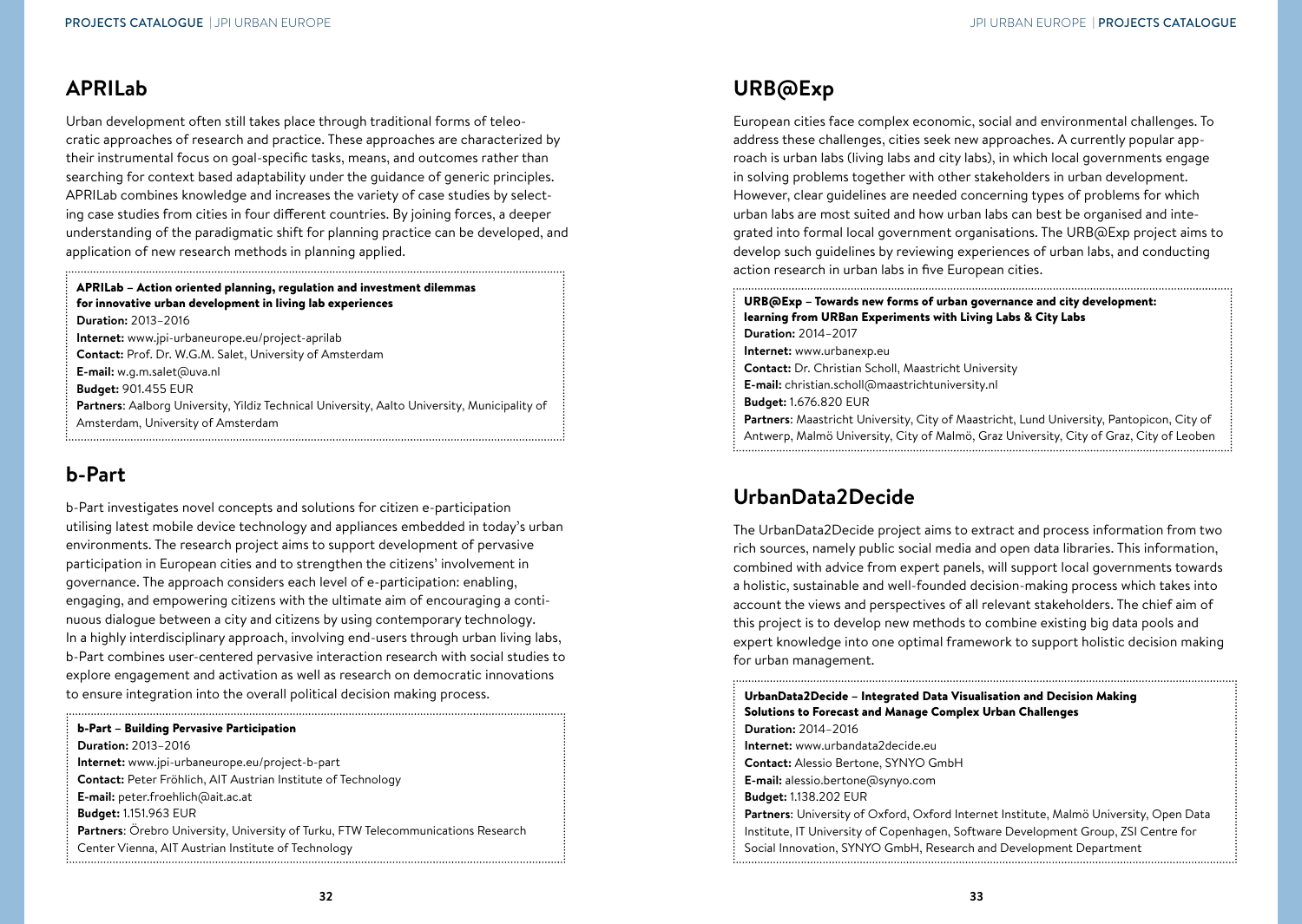## <span id="page-18-0"></span>**IntegrCiTy**

Nowadays, energy supply networks in cities – natural gas, electricity and heating/ cooling – are almost always planned and operated separately from each other. This "silo-like" approach prevents energy utilities and city planners from: a) identifying opportunities of synergy among the networks, as to increase reliability and robustness of energy supply; b) optimally planning heavy infrastructure investments, thus taking into account future energy demand evolutions while avoiding oversizing. IntegrCiTy's overall aim is to foster energy networks interoperability either in existing or future urban infrastructures by developing a dedicated decision-support tool, that shall be applied and tested/validated in three Swiss and Swedish cities.

#### IntegrCiTy – Decision-support environment for planning and integrating multi-energy networks and low-carbon resources in cities **Duration:** 2016–2018

**Internet:** http://energycenter.epfl.ch/cms/site/energy-center/lang/en/integrcity **Contact:** Dr. Massimiliano Capezzali, École Polytechnique Fédérale de Lausanne **E-mail:** massimiliano.capezzali@epfl.ch **Budget:** 1.484.776 EUR

**Partners**: École Polytechnique Fédérale de Lausanne (EPFL), AEE – Institute for Sustainable Technologies (AEE INTEC), AIT Austrian Institute of Technology, City of Vevey, HES-SO Valais-Wallis, KTH Royal Institute of Technology, Centre de Recherches Energétiques et Municipales (CREM), Romande Energie SA, Hoval Austria, Europe Power Solution AB, Canton de Genève – Office Cantonal de l'Energie (OCEN), Veolia Sverige AB, Services Industriels de Genève (SIG), Holdigaz SA, Riksbyggen, ElectriCity, City of Stockholm

# **GUST**

European cities face a pressing challenge to provide economic prosperity and social cohesion while achieving environmental sustainability. In response, new 'living labs' – sites devised to design, test and learn from social and technical innovation in real time – are being formed. Individual cases have been studied, but limited work has been done to understand how they work across different national contexts and how we can scale-up their impact or share lessons across European cities. This project brings together leading European research partners and practitioners to investigate urban living labs and enhance their potential for contributing to sustainability transitions.

| GUST - Governance of Urban Sustainability Transitions: Advancing the role of living labs |
|------------------------------------------------------------------------------------------|
| <b>Duration: 2014-2017</b>                                                               |
| Internet: www.urbanlivinglabs.net                                                        |
| <b>Contact:</b> Kes McCormick, Lund University                                           |
| E-mail: kes.mccormick@iiiee.lu.se                                                        |
| <b>Budget: 1.429.939 EUR</b>                                                             |
| <b>Partners:</b> Durham University, Erasmus University Rotterdam, Joanneum Research,     |
| Lund University                                                                          |

## **CASUAL**

Urban policies and projects that are expected to promote sustainability are often focused on the built environment and the technical infrastructure. Less attention is given to changing lifestyles and everyday practices, even though citizen and consumer behaviour have a tremendous impact on resource consumption in our cities. CASUAL investigates how to promote sustainable living and consumption patterns by including citizen and consumer perspectives in the governance of urban areas. New forms of inclusive urban governance are explored by looking at collectively organised initiatives outside formal planning procedures as models for the future. In addition, planning for sustainable mobility is investigated through a focus on so called transit-oriented-development.

#### CASUAL – Co-creating Attractive and Sustainable Urban Areas and Lifestyle – exploring new forms of inclusive urban governance **Duration:** 2013–2016 **Internet:** www.nordregio.se/en/Nordregio-Research/

- Co-creating-Attractive-and-Sustainable-Urban-Areas-and-Lifestyles-CASUAL
- **Contact:** Dr. Peter Schmitt, Nordregio Nordic Centre for Spatial Development
- **E-mail:** peter.schmitt@nordregio.se
- **Budget:** 1.210.000 EUR
- **Partners**: Austrian Institute for Regional Studies and Spatial Planning (OIR),
- Delft University of Technology, Nordregio Nordic Centre for Spatial Development

# **SmartGov**

'Smart Cities' provide new ways of designing and managing public services, infrastructure, sustainable mobility, economic development and social inclusion. However, two-way communication between citizens and urban policymakers is lacking strongly. This is partly the result of underutilisation of citizens' social media feeds and useful open data sets. The SmartGov project aims to create new support tools that effectively incorporate linked open data and social media into Fuzzy Cognitive Maps (FCMs). FCMs are useful modelling and visualization tools for discussing policy scenarios between citizens and governments. The developed tools will be tested and implemented in four European cities.

#### SmartGov – Advanced decision support for Smart Governance **Duration:** 2016–2019 **Internet:** www.jpi-urbaneurope.eu/smartgov **Contact:** Mag. Malgorzata Goraczek, Danube University Krems **E-mail:** malgorzata.goraczek@donau-uni.ac.at **Budget:** 1.232.120 EUR **Partners**: Danube University Krems, Delft University of Technology - OTB - Research for the Built Environment, ACTIVE Solution Ingenieurbüro AG, Interfusion Services Ltd, Cyprus University of Technology, Kenus Informática, Limassol Municipality, City of Quart de Poblet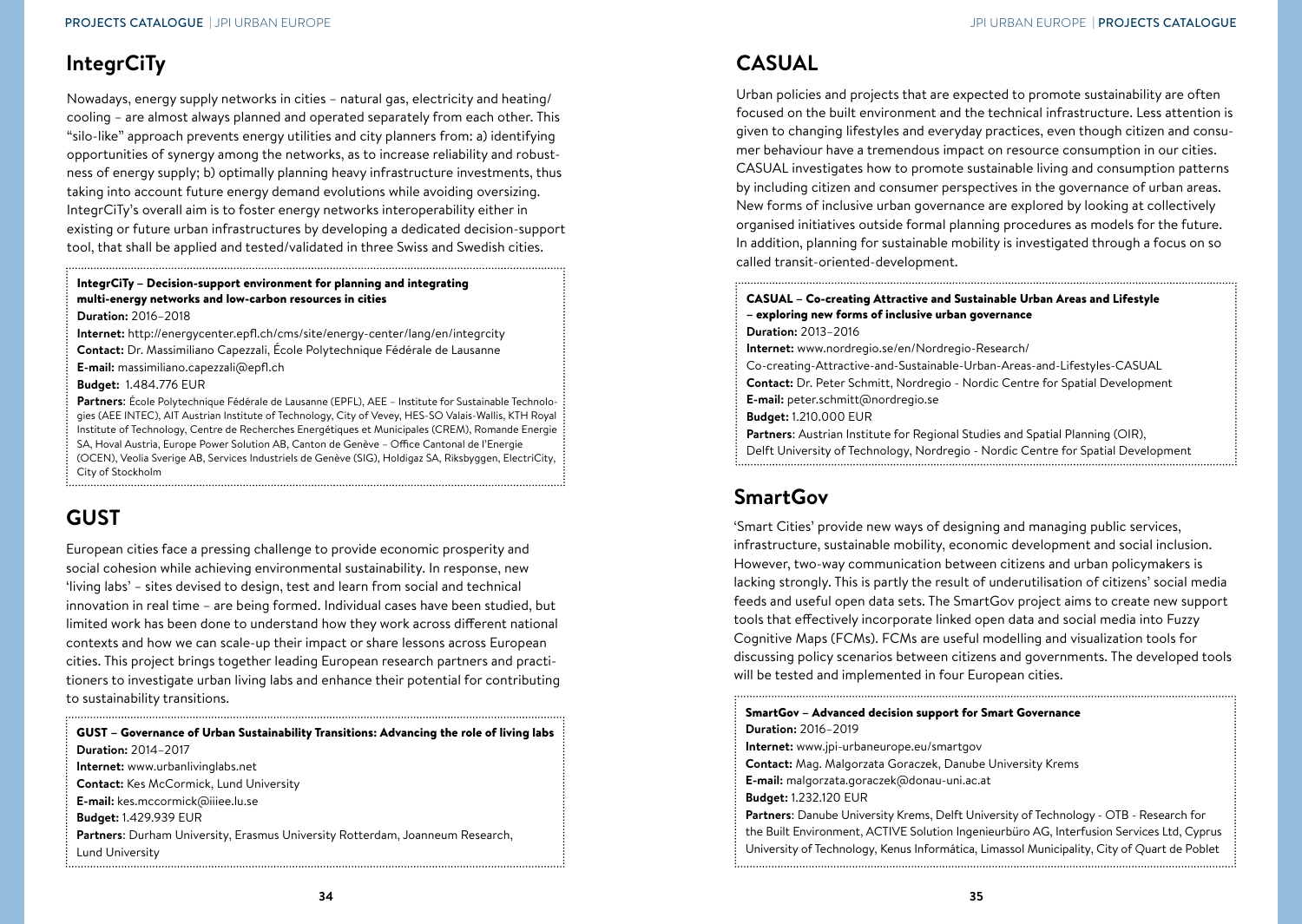## <span id="page-19-0"></span>**Smart-FI**

The Smart-FI project main goal is to create a set of facilities to allow citizens and developers to deploy and interoperate services, in an easy and standard way, by exploiting aggregated open data from smart cities in the future internet society. The project will count with the support of three cities: Málaga, Malatya and Karlshamn, to validate its results based on the exploitation of the data they expose aligned with the FIWARE platform. Pilots will be implemented in these three cities, being scaled to larger cities and broader scope to provide added value to future internet innovative services.

#### Smart-FI – Exploiting Aggregated Open Data from Smart Cities in the Future Internet Society

**Duration:** 2016–2018

**Internet:** www.jpi-urbaneurope.eu/smart-fi

**Contact:** Mag. Malena Donato Cohen, ATOS Spain SA

**E-mail:** malena.donato@atos.net

**Budget:** 811.211 EUR

- **Partners**: ATOS Spain SA, University of Málaga, Technische Universität Wien, SAMPAS
- Bilisim ve Iletisim Sistemleri A.S, NetPort Science Park AB, Karlshamn Municipality,
- Malatya Metropolitan Municipality, Municipality of Málaga

## **SmartCityHospitality (SCITHOS)**

Tourists generate income for cities and create opportunities for its businesses and employment for its residents. However, it can also lead to overcrowding, pollution, noise and numerous other problems. This project develops Smart City Hospitality guidelines and tools for cities that could help them find solutions to these problems and actively involve the public in doing so. The latter is crucial, because improving livability of a city for its residents cannot be done without taking their needs and wants into account. Ultimately, this could change city tourism into something that benefits tourists, residents and the environment.

SmartCityHospitality – Implementing low carbon social urban tourism solutions and creating citizen empowerment through Smart City Hospitality **Duration:** 2016–2019 **Internet:** www.jpi-urbaneurope.eu/smartcityhospitality **Contact:** Prof. Dr. Frans Melissen, NHTV Breda University of Applied Sciences **E-mail:** melissen.f@nhtv.nl **Budget:** 956.194 EUR **Partners**: NHTV Breda University of Applied Sciences, Worldline Iberia, MODUL University Vienna Privatuniversität, Western Norway Research Institute, Göteborg & Co, Amsterdam Economic Board, Visit Belgrade, City of Darmstadt, City of Stavanger and Regionstavanger, Valencia Tourism 

# PROJECTS SORTED BY CALLS

#### **First JPI Urban Europe Pilot Call**

| APRILab         | 32 | Gentrification 2.0                   | 12. |
|-----------------|----|--------------------------------------|-----|
| b-Part          | 32 | <b>Green Blue Cities</b>             | 22  |
| CASUAL          | 35 | <b>IMAGINATION</b>                   | 12. |
| <b>CONCOORD</b> | 28 | Interethnic Coex. in European Cities | 18  |
| G@together      | 14 | SubUrbanLab                          | 16  |

#### **Second JPI Urban Europe Pilot Call**

| E4-share          | 27 | <b>Resilient Cities</b> | 13 |
|-------------------|----|-------------------------|----|
| GUST              | 34 | ResSegr                 |    |
| <b>Incubators</b> | 14 | SimsCity ValueCap       | 16 |
| <b>IRFNF</b>      | 27 | URB@Exp                 | 33 |
| play!UC           | 23 | UrbanData2Decide        | 33 |

#### **ERA-NET Cofund Smart Cities and Communities Call**

| <b>BREATHE</b>    | 21 | Smart Urban Isle               | 24 |
|-------------------|----|--------------------------------|----|
| <b>CIVIC</b>      | 21 | SmartCityHospitality (SCITHOS) | 36 |
| CODALoop          | 20 | SmarterLabs                    | 26 |
| <b>DESENT</b>     | 20 | Smart-Fl                       | 36 |
| <b>IntegrCiTy</b> | 34 | SmartGov                       | 35 |
| <b>IP-SUNTAN</b>  | 29 | <b>SPACERGY</b>                | 24 |
| me2               | 28 | <b>SURECITY</b>                | 22 |
| <b>PARENT</b>     | 23 | <b>TRANS-FORM</b>              | 30 |
| Smart Commuting   | 30 |                                |    |

#### **Call Agenda**

| 2016                                             | 2017                                  | 2018                     | 2019                 | 2020                       |
|--------------------------------------------------|---------------------------------------|--------------------------|----------------------|----------------------------|
| Sustainable<br>Urbanisation<br>Global Initiative | Urban Accessibility<br>and Governance | Quality of<br>Urban Life | Urban<br>Transitions | Sustainable<br>Urban Areas |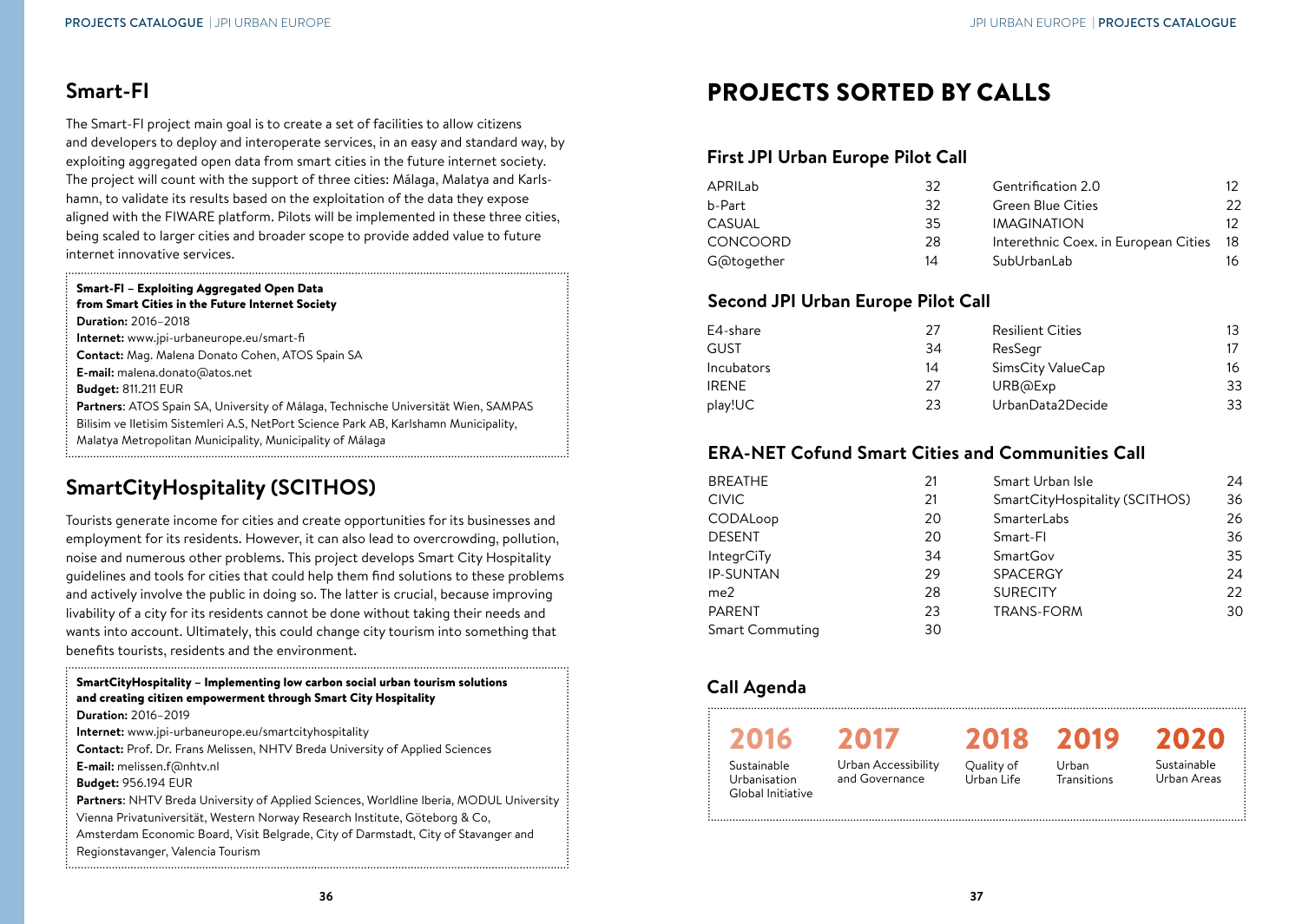# CONTACT US

#### **Secretariat**

info@jpi-urbaneurope.eu www.jpi-urbaneurope.eu

Koningin Julianaplein 10 2595 AA The Hague The Netherlands

#### **Call Secretariats**

**FFG: Pilot call I & II, ENSCC, ENSUF** Johannes Bockstefl Telephone: +43 5 77 55 50 42 E-mail: johannes.bockstefl@ffg.at

#### **NCN: ENSUF**

Joanna Komperda Telephone: +48 12 34 19 138 E-mail: joanna.komperda@ncn.gov.pl

#### **NWO: Pilot call I & II, ENSCC**

Carolien Maas-van der Geest Telephone: +31 70 344 05 11 E-mail: c.maas@nwo.nl

#### **JPI Urban Europe Management Board**

Margit Noll, Chair **e-mail:** margit.noll@jpi-urbaneurope.eu Arjan van Binsbergen, Joint Calls **e-mail:** a.j.vanbinsbergen@tudelft.nl Colette Bos, New Instruments **e-mail:** co.bos@nwo.nl Jonas Bylund, Research and Innovation Officer **e-mail:** jonas.bylund@jpi-urbaneurope.eu Gérard Hégron, Urban Europe Reserach Alliance **e-mail:** gerard.hegron@ifsttar.fr Hanna Ketteniss, Programme Management **e-mail:** h.ketteniss@fz-juelich.de Rachele Nocera, Alignment **e-mail:** rachele.nocera@enea.it Katarina Schylberg, Strategic Communication **e-mail:** katarina.schylberg@iqs.se

#### **Funding Agencies**

**Austria** FFG **Belgium** FWO, DGO6, FNRS, Innoviris, IWT, SPW **Cyprus** RPF **Denmark** DCSR, IFD **Finland** AKA, TEKES **France** ANR **Italy** MIUR **Latvia** VIAA **Lithuania** LMT **Netherlands** Dinalog, NWO **Norway** RCN **Poland** NCN **Portugal** FCT **Romania** UEFISCDI **Slovenia** ARRS **Spain** CDTI **Sweden** Formas, Swedish Energy Agency, Vinnova **Switzerland** DETEC **Turkey** TÜBITAK **United Kingdom** AHRC, EPSRC, ESRC